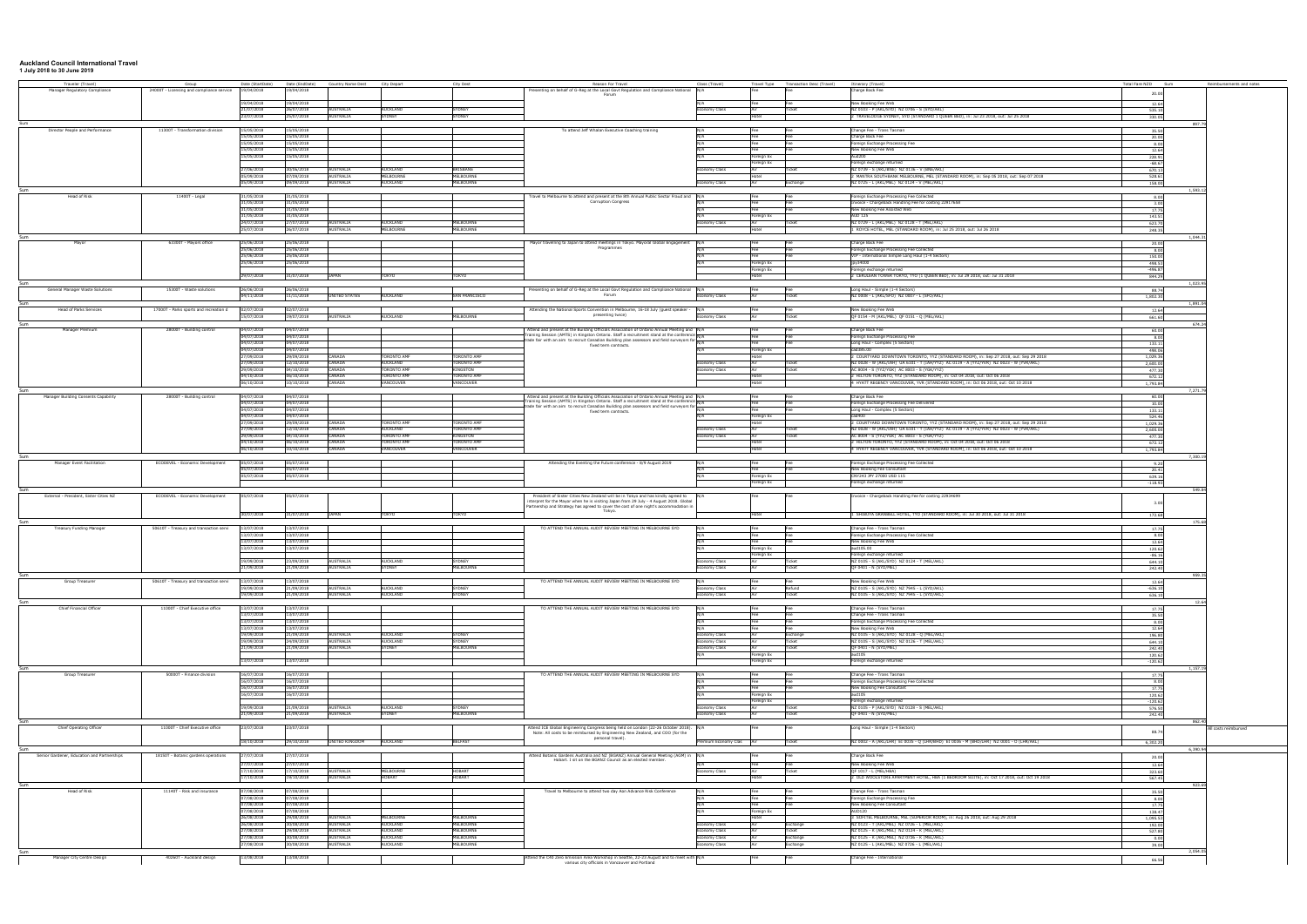| Traveler (Travel)                                                                                    | Group                                                | Date (StartDate)         | Date (EndDate)           | Country Name Dest City Depart            | City Dest                                                                 | Reason For Travel                                                                                                                                                                   | Class (Travel)        |                         | Travel Type Transaction Desc (Travel) | Itinerary (Travel)                                                                                                                    | Total Fare NZD Sum  | Reimbursements and notes         |
|------------------------------------------------------------------------------------------------------|------------------------------------------------------|--------------------------|--------------------------|------------------------------------------|---------------------------------------------------------------------------|-------------------------------------------------------------------------------------------------------------------------------------------------------------------------------------|-----------------------|-------------------------|---------------------------------------|---------------------------------------------------------------------------------------------------------------------------------------|---------------------|----------------------------------|
|                                                                                                      |                                                      | 13/08/2018               | 13/08/2018               |                                          |                                                                           |                                                                                                                                                                                     | N/A                   | Fee                     | Fee                                   | Charge Back Fee                                                                                                                       | 20.00               |                                  |
|                                                                                                      |                                                      | 3/08/2018                | 13/08/2018               |                                          |                                                                           |                                                                                                                                                                                     |                       |                         |                                       | reign Exchange Processing Fee                                                                                                         | 8.00                |                                  |
|                                                                                                      |                                                      | 3/08/2018                | 13/08/2018               |                                          |                                                                           |                                                                                                                                                                                     |                       |                         |                                       | Land Only Booking                                                                                                                     | 15.00               |                                  |
|                                                                                                      |                                                      | 3/08/2018                | 13/08/2018               |                                          |                                                                           |                                                                                                                                                                                     |                       |                         |                                       | Long Haul - Complex (5 Sectors)                                                                                                       | 133.11              |                                  |
|                                                                                                      |                                                      | 13/08/2018<br>20/08/2018 | 13/08/2018<br>02/09/2018 | <b>UNITED STATES</b>                     | SEATTLE<br><b>AUCKLAND</b>                                                |                                                                                                                                                                                     | onomy Class           | oreign Ex               | .<br>Ticke                            | ISD314<br>NZ 0008 - B (AKL/SFO) NZ 9406 - H (SFO/SEA) NZ 4754 - H (PDX/YVR) NZ 0023 - H (YVR/AKL)                                     | 500.48              |                                  |
|                                                                                                      |                                                      | 20/08/2018               | 02/09/2018               | <b>UNITED STATES</b>                     | SAN FRANCISCO<br>SEATTLE                                                  |                                                                                                                                                                                     | iomy Class            |                         | Exchange                              | IZ 9410 - H (SFO/SEA) NZ 4754 - H (PDX/YVR) NZ 0023 - H (YVR/AKL)                                                                     | 3,120.20<br>0.00    |                                  |
|                                                                                                      |                                                      | 23/08/2018               | 23/08/2018               | CANADA                                   | SEATTLE<br>VANCOUVER                                                      |                                                                                                                                                                                     |                       |                         | Ticket                                | AMTRAK SERVICE (518 Amtrak Cascades)                                                                                                  | 119.90              |                                  |
|                                                                                                      |                                                      | 28/08/2018               | 28/08/2018               | <b>UNITED STATES</b>                     | VANCOUVER<br>PORTLAND                                                     |                                                                                                                                                                                     | onomy Class           |                         | Ticket                                | AC 8125 - A (YVR/PDX)                                                                                                                 | 238.70              |                                  |
|                                                                                                      |                                                      | 28/08/2018               | 31/08/2018               | <b>UNITED STATES</b>                     | PORTLAND<br><b>PORTLAND</b>                                               |                                                                                                                                                                                     |                       |                         |                                       | EMBASSY SUITES PORTLAND DTW, PDX (STANDARD ROOM), in: Aug 28 2018, out: Aug 31 2018                                                   | 1,093.32            |                                  |
| Sum<br>Business Liaison                                                                              |                                                      | 14/08/2018               | 14/08/2018               |                                          |                                                                           | ATTENDING 2018 BEIJING SISTER CITY YOUTH CAMP                                                                                                                                       | N/A                   |                         |                                       |                                                                                                                                       |                     | 5,315.2                          |
|                                                                                                      | 40100T - Auckland plan strategy and res              | 4/08/2018                | 14/08/2018               |                                          |                                                                           |                                                                                                                                                                                     | N/A                   |                         |                                       | Foreign Exchange Processing Fee<br>Long Haul - Simple (1-4 Sectors)                                                                   | 8.00<br>88.74       |                                  |
|                                                                                                      |                                                      | 14/08/2018               | 14/08/2018               |                                          |                                                                           |                                                                                                                                                                                     | N/A                   | Foreign Ex              |                                       | CNY1430                                                                                                                               | 350.08              |                                  |
|                                                                                                      |                                                      |                          |                          |                                          |                                                                           |                                                                                                                                                                                     |                       | Foreign Ex              |                                       | Foreign exchange returned                                                                                                             | $-133.42$           |                                  |
|                                                                                                      |                                                      | 20/10/2018               | 28/10/2018               | CHINA                                    | AUCKLAND<br>BEIJING                                                       |                                                                                                                                                                                     | Economy Class         | Air                     | Ticket                                | OF 0142 - N (AKL/SYD) OF 0107 - N (SYD/PEK) OF 0108 - Q (PEK/SYD) OF 0147 - Q (SYD/AKL)                                               | 800.10              |                                  |
| Manager I&ES Procurement and Programmes                                                              | 29000T - Development programme office                | 14/08/2018               | 14/08/2018               |                                          |                                                                           | Queensland Major Contractors' Association presentation to quarterly event. Theme is N/A                                                                                             |                       |                         |                                       | Charge Back Fee                                                                                                                       |                     | 1.113.5                          |
|                                                                                                      |                                                      | 4/08/2018                | 14/08/2018               |                                          |                                                                           | Opportunities in Auckland                                                                                                                                                           |                       |                         |                                       | New Booking Fee Assisted Web                                                                                                          | 20.00               |                                  |
|                                                                                                      |                                                      | 30/08/2018               | 31/08/2018               | <b>AUSTRALIA</b>                         | <b>AUCKLAND</b><br><b>BRISBANE</b>                                        |                                                                                                                                                                                     | Economy Class         |                         | ۲e<br>Ticke                           | NZ 0135 - W (AKL/BNE) NZ 0734 - L (BNE/AKL)                                                                                           | 17.75<br>721.10     |                                  |
|                                                                                                      |                                                      | 30/08/2018               | 31/08/2018               | AUSTRALIA                                | <b>BRISBANE</b><br><b>BRISBANE</b>                                        |                                                                                                                                                                                     |                       | Hotel                   |                                       | 1 M AND A APARTMENTS, BNE (STANDARD ROOM), in: Aug 30 2018, out: Aug 31 2018                                                          | 227.69              |                                  |
|                                                                                                      |                                                      |                          |                          |                                          |                                                                           |                                                                                                                                                                                     |                       |                         |                                       |                                                                                                                                       |                     | 986.5                            |
| Principal Science Advisor                                                                            | 11800T - Civil defence and emergency ma   22/08/2018 |                          | 22/08/2018               |                                          |                                                                           | Cities on volcanoes conference to present a paper on incorporating natural hazards into N/A<br>city planning and management. A research partner is paying for flights               |                       |                         |                                       | Foreign Exchange Processing Fee Collected                                                                                             | 9.20                | esearch partner paid for flights |
|                                                                                                      |                                                      | 2/08/2018                | 22/08/2018               |                                          |                                                                           |                                                                                                                                                                                     |                       | reign Ex                |                                       | eur405.00                                                                                                                             |                     |                                  |
|                                                                                                      |                                                      |                          |                          |                                          |                                                                           |                                                                                                                                                                                     |                       |                         |                                       |                                                                                                                                       | 749.44              |                                  |
|                                                                                                      |                                                      |                          |                          |                                          |                                                                           |                                                                                                                                                                                     |                       | Foreign Ex              |                                       | Foreign exchange returned                                                                                                             | $-527.78$           |                                  |
|                                                                                                      |                                                      |                          |                          |                                          |                                                                           |                                                                                                                                                                                     |                       |                         |                                       |                                                                                                                                       |                     | 230.8                            |
| Group Treasurer                                                                                      | 50610T - Treasury and transaction servi              | 24/08/2018               | 24/08/2018               |                                          |                                                                           | European Investor Update. Meeting investors in London, Zürich, Basel, Munich, N/A<br>rankfurt, Paris, Amsterdam. Depending on investor feedback consideration given to 2nd          |                       |                         |                                       | oreign Exchange Processing Fee                                                                                                        | 8.0                 |                                  |
|                                                                                                      |                                                      |                          |                          |                                          |                                                                           | tier European centers. UBS to arrange and book internal European flights and<br>accommodation.                                                                                      |                       |                         |                                       |                                                                                                                                       |                     |                                  |
|                                                                                                      |                                                      | 24/08/2018               | 24/08/2018               |                                          |                                                                           |                                                                                                                                                                                     |                       |                         |                                       | Long Haul - Simple (1-4 Sectors)                                                                                                      | 88.74               |                                  |
|                                                                                                      |                                                      | 24/08/2018<br>24/08/2018 | 24/08/2018<br>24/08/2018 |                                          |                                                                           |                                                                                                                                                                                     |                       | reign Ex                |                                       | 00abr<br>300 Furo                                                                                                                     | 431.78              |                                  |
|                                                                                                      |                                                      |                          |                          |                                          |                                                                           |                                                                                                                                                                                     |                       | reign Ex<br>oreign Ex   |                                       | Foreign exchange returned                                                                                                             | 572.74<br>$-871.68$ |                                  |
|                                                                                                      |                                                      | 3/11/2018                | 12/11/2018               | UNITED KINGDOM                           | LONDON<br>AUCKLAND                                                        |                                                                                                                                                                                     | <b>Business Class</b> |                         |                                       | NZ 0024 - J (AKL/YVR) AC 0854 - P (YVR/LHR) AC 0855 - P (LHR/YVR) NZ 0023 - J (YVR/AKL)                                               | 9,938.90            |                                  |
|                                                                                                      |                                                      |                          |                          |                                          |                                                                           |                                                                                                                                                                                     |                       |                         |                                       |                                                                                                                                       |                     | 10.168.4                         |
| Manager Mobile Library Service                                                                       | 20000T - Libraries and information                   | 29/08/2018<br>29/08/2018 | 29/08/2018<br>29/08/2018 |                                          |                                                                           | Attending symposium for Mobile network librarians plus is a keynote speake                                                                                                          |                       |                         |                                       | Charge Back Fee<br>ew Booking Fee Assisted Web                                                                                        | 20.00               |                                  |
|                                                                                                      |                                                      | 24/11/2018               | 24/11/2018               | <b>AUSTRALIA</b>                         | OFFS HARBOUR<br><b>NUCKLAND</b>                                           |                                                                                                                                                                                     | omy Class             |                         | icke                                  | NZ 0101 - X (AKL/SYD) NZ 7064 - T (SYD/CFS)                                                                                           | 17.75<br>452.35     |                                  |
|                                                                                                      |                                                      | 25/11/2018               | 28/11/2018               | AUSTRALIA                                | <b>COFFS HARBOUR</b><br>COFFS HARBOUR                                     |                                                                                                                                                                                     |                       |                         |                                       | BEST WESTERN ZEBRA MOTEL, CFS (DELUXE ROOM), in: Nov 25 2018, out: Nov 28 2018                                                        | 485.13              |                                  |
|                                                                                                      |                                                      | 28/11/2018               | 29/11/2018               | <b>NEW ZEALAND</b>                       | <b>COFFS HARBOUR</b><br><b>AUCKLAND</b>                                   |                                                                                                                                                                                     | nomy Class            |                         | Ticket                                | QF 2107 - S (CFS/SYD) QF 0143 - S (SYD/AKL)                                                                                           | 528.05              |                                  |
|                                                                                                      |                                                      |                          |                          |                                          |                                                                           |                                                                                                                                                                                     |                       |                         |                                       |                                                                                                                                       |                     | 1.503.2                          |
| Geotechnical and Geological Practice Lead                                                            | 15500T - Chief engineer                              | 03/09/2018               | 03/09/2018               |                                          |                                                                           | Attended the 13th Australia New Zealand Conference on Geomechanics in 2019 in Perth, N/A<br>Western Australia.                                                                      |                       |                         |                                       | Change Fee - Trans Tasman                                                                                                             | 17.75               |                                  |
|                                                                                                      |                                                      | 03/09/2018<br>03/09/2018 | 03/09/2018<br>03/09/2018 |                                          |                                                                           |                                                                                                                                                                                     |                       |                         |                                       | ternational Chargeback Fee<br>New Booking Fee Assisted Web                                                                            | 20.00<br>17.75      |                                  |
|                                                                                                      |                                                      | 29/03/2019               | 29/03/2019               | AUSTRALIA                                | <b>AUCKLAND</b><br><b>PFRTH</b>                                           |                                                                                                                                                                                     | homy Class            |                         | Exchange                              | NZ 0175 - T (AKL/PER)                                                                                                                 | 100.00              |                                  |
|                                                                                                      |                                                      | 29/03/2019               | 29/03/2019               | <b>AUSTRALIA</b>                         | <b>AUCKLAND</b><br>PERTH                                                  |                                                                                                                                                                                     | iomy Class            |                         | <b>Ticket</b>                         | NZ 0175 - T (AKL/PER)                                                                                                                 | 567.05              |                                  |
|                                                                                                      |                                                      | 29/03/2019               | 05/04/2019               | <b>AUSTRALIA</b>                         | PFRTH<br>PERTH                                                            |                                                                                                                                                                                     |                       |                         |                                       | PAN PACIFIC PERTH, PER (STANDARD ROOM), in: Mar 29 2019, out: Apr 05 2019                                                             | 1,398.51            |                                  |
|                                                                                                      |                                                      | 05/04/2019<br>05/04/2019 | 05/04/2019<br>05/04/2019 | <b>NEW ZEALAND</b><br><b>NEW ZEALAND</b> | <b>AUCKLAND</b><br>PFRTH<br>AUCKLAND<br>PERTH                             |                                                                                                                                                                                     | iomy Class            |                         | Exchange                              | NZ 0178 - L (PER/AKL)<br>NZ 0178 - L (PER/AKL)                                                                                        | 105.00              |                                  |
|                                                                                                      |                                                      |                          |                          |                                          |                                                                           |                                                                                                                                                                                     | my Class              |                         | Ticket                                |                                                                                                                                       | 565.95              | 2.792.0                          |
| Parks Project Specialist                                                                             | 17000T - Parks sports and recreation d               | 03/09/2018               | 03/09/2018               |                                          |                                                                           | INTERNATIONAL PARKS AND LEISURE CONGRESS                                                                                                                                            |                       |                         |                                       | Invoice - Chargeback Handling Fee for costing 22910250                                                                                | 3.00                |                                  |
|                                                                                                      |                                                      | 3/09/2018                | 03/09/2018               |                                          |                                                                           |                                                                                                                                                                                     |                       |                         | Fee                                   | New Booking Fee Assisted Web                                                                                                          | 17.75               |                                  |
|                                                                                                      |                                                      | 13/10/2018               | 17/10/2018               | <b>AUSTRALIA</b>                         | <b>MELBOURNE</b><br><b>MELBOURNE</b><br><b>MELBOURNE</b>                  |                                                                                                                                                                                     |                       |                         |                                       | 4 PULLMAN MELBOURNE ON THE PARK, MEL (STANDARD ROOM), in: Oct 13 2018, out: Oct 17 2018                                               | 886.92              |                                  |
|                                                                                                      |                                                      | 13/10/2018               | 18/10/2018               | AUSTRALIA                                | AUCKLAND                                                                  |                                                                                                                                                                                     | Economy Class         |                         | Ticket                                | NZ 0123 - L (AKL/MEL) NZ 0726 - L (MEL/AKL)                                                                                           | 663.70              | 1,571.3                          |
| Principal Urban Designer                                                                             | 40260T - Auckland design                             | 13/09/2018               | 03/09/2018               |                                          |                                                                           | Seoul Universal Design Conference                                                                                                                                                   | N/A                   |                         |                                       | Charge Back Fee                                                                                                                       | 60.00               |                                  |
|                                                                                                      |                                                      | 3/09/2018                | 03/09/2018               |                                          |                                                                           |                                                                                                                                                                                     | N/A                   | Fee                     | Fee                                   | Foreign Exchange Processing Fee                                                                                                       | 8.00                |                                  |
|                                                                                                      |                                                      | 03/09/2018<br>03/09/2018 | 03/09/2018<br>03/09/2018 |                                          |                                                                           |                                                                                                                                                                                     | N/A                   |                         | Fee                                   | Long Haul - Simple (1-4 Sectors)<br>KRW32400                                                                                          | 88.74               |                                  |
|                                                                                                      |                                                      |                          |                          |                                          |                                                                           |                                                                                                                                                                                     |                       | oreign Ex<br>Foreign Ex |                                       | Foreign exchange returned                                                                                                             | 499.04<br>$-292.65$ |                                  |
|                                                                                                      |                                                      | 09/09/2018               | 11/09/2018               | KOREA (SOUTH)                            | <b>SEOUL</b><br>SEOUL                                                     |                                                                                                                                                                                     |                       | Hotel                   |                                       | 2 IMPERIAL PALACE SEOUL LIFESTYLE, SEL (DELUXE ROOM), in: Sep 09 2018, out: Sep 11 2018                                               | 280.26              |                                  |
|                                                                                                      |                                                      | 11/09/2018               | 13/09/2018               | KOREA (SOUTH)                            | <b>BUSAN</b><br><b>BUSAN</b>                                              |                                                                                                                                                                                     |                       | Hotel                   |                                       | 2 17TH HOTEL, PUS (STANDARD ROOM), in: Sep 11 2018, out: Sep 13 2018                                                                  | 136.68              |                                  |
|                                                                                                      |                                                      | 15/09/2018               | 15/09/2018               | KOREA (SOUTH)                            | SEOUL<br><b>SFOUL</b>                                                     |                                                                                                                                                                                     |                       | MiscService             |                                       | 0 ZC ()                                                                                                                               | 170.33              |                                  |
|                                                                                                      |                                                      |                          |                          |                                          |                                                                           |                                                                                                                                                                                     |                       |                         |                                       |                                                                                                                                       |                     | 950.4                            |
| <b>Head of Parks Services</b>                                                                        | 17100T - Parks operations                            | 03/09/2018<br>3/09/2018  | 03/09/2018<br>03/09/2018 |                                          |                                                                           | INTERNATIONAL PARKS AND LEISURE CONGRESS                                                                                                                                            |                       |                         |                                       | Change Fee - Trans Tasman<br>New Booking Fee Web                                                                                      | 17.75<br>12.64      |                                  |
|                                                                                                      |                                                      | 13/10/2018               | 18/10/2018               | AUSTRALIA                                | <b>MELBOURNE</b><br><b>AUCKLAND</b>                                       |                                                                                                                                                                                     | Economy Class         |                         | Ticket                                | NZ 0123 - L (AKL/MEL) NZ 0726 - L (MEL/AKL)                                                                                           | 651.70              |                                  |
|                                                                                                      |                                                      | 16/10/2018               | 16/10/2018               | <b>NEW ZEALAND</b>                       | MELBOURNE<br><b>AUCKLAND</b>                                              |                                                                                                                                                                                     | Economy Class         |                         | Exchange                              | NZ 0124 - H (MEL/AKL)                                                                                                                 | 340.00              |                                  |
| Sum<br>Director Customer & Community Services                                                        |                                                      |                          |                          |                                          |                                                                           | NTERNATIONAL PARKS AND LEISURE CONG                                                                                                                                                 |                       |                         |                                       |                                                                                                                                       |                     | 1,022.09                         |
|                                                                                                      | 15000T - Operations division                         | 03/09/2018               | 03/09/2018               |                                          |                                                                           |                                                                                                                                                                                     | N/A                   |                         | Fee                                   | Invoice - Chargeback Handling Eee for cos<br>New Booking Fee Assisted Web                                                             | 17.75               |                                  |
|                                                                                                      |                                                      | 13/10/2018               | 17/10/2018               | AUSTRALIA                                | <b>MELBOURNE</b><br>AUCKLAND                                              |                                                                                                                                                                                     | Economy Class         |                         | Ticket                                | NZ 0123 - L (AKL/MEL) NZ 0124 - L (MEL/AKL)                                                                                           | 637.70              |                                  |
|                                                                                                      |                                                      | 13/10/2018               | 17/10/2018               | AUSTRALIA                                | <b>MELBOURNE</b><br>MELBOURNE                                             |                                                                                                                                                                                     |                       |                         |                                       | 4 PULLMAN MELBOURNE ON THE PARK, MEL (STANDARD ROOM), in: Oct 13 2018, out: Oct 17 2018                                               | 886.92              |                                  |
| Sum                                                                                                  |                                                      |                          |                          |                                          |                                                                           |                                                                                                                                                                                     |                       |                         |                                       |                                                                                                                                       |                     | 1,545.37                         |
| General Manager Parks, Sports & Recreation                                                           | 17000T - Parks sports and recreation d               | 3/09/2018<br>3/09/2018   | 03/09/2018<br>03/09/2018 |                                          |                                                                           | INTERNATIONAL PARKS AND LEISURE CONGRESS                                                                                                                                            |                       |                         |                                       | voice - Chargeback Handling Fee for costing 22910022<br>New Booking Fee Assisted Web                                                  |                     |                                  |
|                                                                                                      |                                                      | 13/10/2018               | 17/10/2018               | <b>AUSTRALIA</b>                         | <b>AUCKLAND</b><br>MEI BOURNE                                             |                                                                                                                                                                                     | nomy Class            |                         | Ticket                                | NZ 0123 - L (AKL/MEL) NZ 0124 - L (MEL/AKL)                                                                                           | 17.75<br>637.70     |                                  |
|                                                                                                      |                                                      | 13/10/2018               | 17/10/2018               | AUSTRALIA                                | MELBOURNE<br><b>MELBOURNE</b>                                             |                                                                                                                                                                                     |                       | Hotel                   |                                       | 4 PULLMAN MELBOURNE ON THE PARK, MEL (STANDARD ROOM), in: Oct 13 2018, out: Oct 17 2018                                               | 886.92              |                                  |
|                                                                                                      |                                                      |                          |                          |                                          |                                                                           |                                                                                                                                                                                     |                       |                         |                                       |                                                                                                                                       |                     | 1,542.3                          |
| Senior Gardener, Education and Partnerships                                                          | 18150T - Botanic gardens operations                  | 14/09/2018<br>04/09/2018 | 04/09/2018<br>04/09/2018 |                                          |                                                                           | INTERNATIONAL PARKS AND LEISURE CONGRESS                                                                                                                                            | N/A                   |                         |                                       | Change Fee - Trans Tasman<br>lew Booking Fee Web                                                                                      | 17.75               |                                  |
|                                                                                                      |                                                      | 13/10/2018               | 19/10/2018               | AUSTRALIA                                | <b>IELBOURNE</b><br>AUCKLAND                                              |                                                                                                                                                                                     | omy Clas              |                         | Exchange                              | NZ 0123 - L (AKL/MEL) NZ 7424 - L (HBA/MEL) NZ 0722 - L (MEL/AKL)                                                                     | 12.64<br>198.40     |                                  |
|                                                                                                      |                                                      | 13/10/2018               | 19/10/2018               | AUSTRALIA                                | MELBOURNE<br>AUCKLAND                                                     |                                                                                                                                                                                     | my Class              |                         | Ticket                                | NZ 0123 - L (AKL/MEL) NZ 7965 - L (MEL/AKL)                                                                                           | 638.00              |                                  |
| Sum                                                                                                  |                                                      |                          |                          |                                          |                                                                           |                                                                                                                                                                                     |                       |                         |                                       |                                                                                                                                       |                     | 866.79                           |
| <b>LMS Specialist</b>                                                                                | 20000T - Libraries and information                   | 19/09/2018<br>30/10/2018 | 19/09/2018<br>03/11/2018 | <b>AUSTRALIA</b>                         | MELBOURNE<br><b>AUCKLAND</b>                                              | ATTEND AIUG CONFERENCE IN GEELONG AUSTRALIA                                                                                                                                         | N/A<br>homy Class     |                         | Fee<br>Ticket                         | New Booking Fee Web<br>NZ 0123 - S (AKL/MEL) NZ 0124 - T (MEL/AKL)                                                                    | 12.64<br>614.20     |                                  |
| Sum                                                                                                  |                                                      |                          |                          |                                          |                                                                           |                                                                                                                                                                                     |                       |                         |                                       |                                                                                                                                       |                     | 626.84                           |
| Team Leader Metadata and Discovery                                                                   | 20000T - Libraries and information                   | 19/09/2018               | 19/09/2018               |                                          |                                                                           | ATTEND AIUG CONFERENCE IN GEELONG AUSTRALIA                                                                                                                                         | N/A                   | Fee                     | Fee                                   | New Booking Fee Web                                                                                                                   | 12.64               |                                  |
|                                                                                                      |                                                      | 80/10/2018               | 03/11/2018               | <b>AUSTRALIA</b>                         | <b>MELBOURNE</b><br><b>AUCKLAND</b>                                       |                                                                                                                                                                                     | conomy Class          |                         | Ticket                                | NZ 0123 - S (AKL/MEL) NZ 0124 - T (MEL/AKL)                                                                                           | 614.20              |                                  |
|                                                                                                      |                                                      |                          |                          |                                          |                                                                           |                                                                                                                                                                                     |                       |                         |                                       |                                                                                                                                       |                     | 626.84                           |
| General Manager, Auckland Design Office                                                              | 40260T - Auckland design                             | 5/09/2018                | 5/09/2018                |                                          |                                                                           | Invited to be a speaker at the XIX International Conference Walk21 Bogota Walkable N/A<br>City, 15-19 October 2018 at Bogota, Columbia. While in Columbia, will visit Medellin and  |                       |                         |                                       | Long Haul - Simple (1-4 Sectors)                                                                                                      | 88.74               |                                  |
|                                                                                                      |                                                      |                          |                          |                                          |                                                                           | meet with the Mayor and city officials to continue develop relationships forged during<br>the 2016 Lee Kuan Yew World City Prize                                                    |                       |                         |                                       |                                                                                                                                       |                     |                                  |
|                                                                                                      |                                                      | 18/10/2018               | 20/10/2018               |                                          | BOGOTA D.E.                                                               |                                                                                                                                                                                     | Economy Class         | Air                     | Ticket                                | AV 8426 - W (BOG/MDE) AV 9311 - W (MDE/BOG)                                                                                           | 206.20              |                                  |
| External guest - keynote speaker for Auckland Conversations   11520T - Market research engagement an |                                                      | 25/09/2018               | 25/09/2018               |                                          |                                                                           | AUCKLAND CONVERSATIONS WILL BE THE KEYNOTE SPEAKER                                                                                                                                  | N/A                   |                         | EMD                                   |                                                                                                                                       |                     | 294.9                            |
|                                                                                                      |                                                      | 15/09/2018               | 25/09/2018               |                                          |                                                                           |                                                                                                                                                                                     |                       |                         | Fee                                   | Change Fee - Trans Tasman                                                                                                             | 188.70<br>17.75     |                                  |
|                                                                                                      |                                                      | 25/09/2018               | 25/09/2018               |                                          |                                                                           |                                                                                                                                                                                     |                       |                         | Fee                                   | voice - Chargeback Handling Fee for costing 23043286                                                                                  | 3.00                |                                  |
|                                                                                                      |                                                      | 25/09/2018               | 25/09/2018               |                                          |                                                                           |                                                                                                                                                                                     |                       |                         |                                       | New Booking Fee Assisted Web                                                                                                          | 17.75               |                                  |
|                                                                                                      |                                                      | 21/11/2018<br>21/11/2018 | 23/11/2018<br>07/12/2018 | NEW ZEALAND<br>NEW ZEALAND               | <b>AUCKLAND</b><br><b>AUCKLAND</b><br><b>MELBOURNE</b><br><b>AUCKLAND</b> |                                                                                                                                                                                     | <b>Business Class</b> |                         | Exchange                              | 2 GRAND MILLENNIUM HOTEL, AKL (SUPERIOR 1 KING BED), in: Nov 21 2018, out: Nov 23 2018<br>QF 0155 - I (MEL/AKL) QF 0148 - D (AKL/SYD) | 729.00              |                                  |
|                                                                                                      |                                                      | 21/11/2018               | 07/12/2018               | NEW ZEALAND                              | MELBOURNE<br><b>AUCKLAND</b>                                              |                                                                                                                                                                                     | <b>Business Class</b> |                         | Ticket                                | QF 0155 - I (MEL/AKL) QF 0148 - D (AKL/SYD)                                                                                           | 0.00<br>1.609.90    |                                  |
|                                                                                                      |                                                      |                          |                          |                                          |                                                                           |                                                                                                                                                                                     |                       |                         |                                       |                                                                                                                                       |                     | 2.566.1                          |
| Head of Investigation and Design                                                                     | 41050T - Community and social policy                 | 7/09/2018                | 7/09/2018                |                                          |                                                                           | Head of Investigation and Design, Community Facilities - attend the International Parks N/A                                                                                         |                       |                         |                                       | harge Back Fee                                                                                                                        | 40.00               |                                  |
|                                                                                                      |                                                      | 27/09/2018               | 27/09/2018               |                                          |                                                                           | and Leisure Congress - 14 - 17 October 2018.                                                                                                                                        |                       |                         | Fee                                   | voice - Chargeback Handling Fee for costing 23090799                                                                                  | 3.00                |                                  |
|                                                                                                      |                                                      | 27/09/2018               | 27/09/2018               |                                          |                                                                           |                                                                                                                                                                                     |                       |                         | Fee                                   | New Booking Fee Assisted Web                                                                                                          | 17.75               |                                  |
|                                                                                                      |                                                      | 13/10/2018<br>13/10/2018 | 13/10/2018<br>14/10/2018 | AUSTRALIA<br>AUSTRALIA                   | <b>MELBOURNE</b><br>AUCKLAND<br>MELBOURNE<br>MELBOURNE                    |                                                                                                                                                                                     | Economy Class         |                         | Ticket                                | OF 0154 - S (AKL/MEL)<br>RYDGES MELBOURNE HOTEL, MEL (STANDARD ROOM), in: Oct 13 2018, out: Oct 14 2018                               | 298.45              |                                  |
|                                                                                                      |                                                      | 14/10/2018               | 18/10/2018               | <b>AUSTRALIA</b>                         | <b>MELBOURNE</b><br><b>MELBOURNE</b>                                      |                                                                                                                                                                                     |                       | Hotel<br>Intel          |                                       | PULLMAN MELBOURNE ON THE PARK, MEL (DELUXE ROOM), in: Oct 14 2018, out: Oct 18 2018                                                   | 275.67<br>1,872.52  |                                  |
|                                                                                                      |                                                      | 18/10/2018               | 18/10/2018               | <b>NEW ZEALAND</b>                       | MELBOURNE<br><b>AUCKLAND</b>                                              |                                                                                                                                                                                     | nomy Class            |                         | Ticket                                | NZ 0124 - L (MEL/AKL)                                                                                                                 | 359.55              |                                  |
|                                                                                                      |                                                      |                          |                          |                                          |                                                                           |                                                                                                                                                                                     |                       |                         |                                       |                                                                                                                                       |                     | 2,866.94                         |
| General Manager Community Facilities                                                                 | 18000T - Community facilities departmen              | 01/10/2018               | 01/10/2018               |                                          |                                                                           | GM CF to attend the International Parks and Leisure Congress - 14 - 17 October 2018. N/A<br>(Same as per earlier approval for Head of Investigation and Design except GM CF will be |                       |                         |                                       | hange Fee - Domestic                                                                                                                  | 17.7                |                                  |
|                                                                                                      |                                                      |                          |                          |                                          |                                                                           | also attending site visit on Thurs (18 Oct) and supplier meetings Fri (19 Oct)                                                                                                      |                       |                         |                                       |                                                                                                                                       |                     |                                  |
|                                                                                                      |                                                      | 1/10/2018                | 01/10/2018               |                                          |                                                                           |                                                                                                                                                                                     |                       |                         |                                       | harge Back Fee                                                                                                                        | 20.00               |                                  |
|                                                                                                      |                                                      | 1/10/2018                | 01/10/2018               |                                          |                                                                           |                                                                                                                                                                                     | N/A                   |                         | Fee                                   | voice - Chargeback Handling Fee for costing 23090763                                                                                  | 3.00                |                                  |
|                                                                                                      |                                                      | 01/10/2018               | 01/10/2018               |                                          |                                                                           |                                                                                                                                                                                     |                       |                         |                                       | voice - Chargeback Handling Fee for costing 23143953                                                                                  |                     |                                  |
|                                                                                                      |                                                      |                          |                          |                                          |                                                                           |                                                                                                                                                                                     |                       |                         |                                       |                                                                                                                                       |                     |                                  |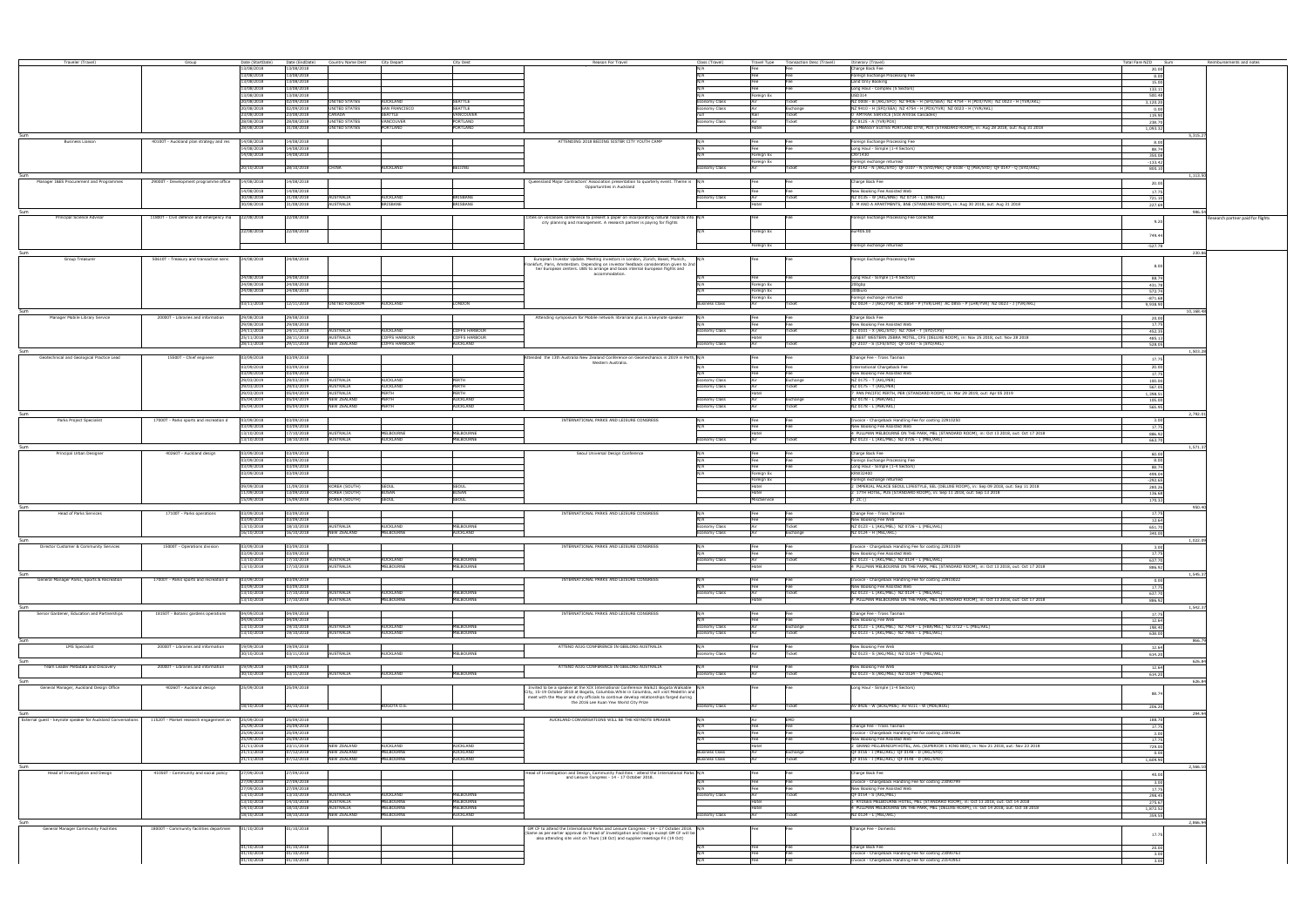| Traveler (Travel)                           | Group                                   | Date (StartDate)<br>01/10/2018    | Date (EndDate)<br>01/10/2018 | Country Name Dest City Depart   |                                                                      | City Dest                       | Reason For Travel                                                                                                                                                                            | Class (Travel)<br>N/A         | Fee                      | Travel Type Transaction Desc (Travel)<br>Fee | Itinerary (Travel)<br>New Booking Fee Consultant                                                        | Fotal Fare NZD Sum<br>17.75 | Reimbursements and notes |
|---------------------------------------------|-----------------------------------------|-----------------------------------|------------------------------|---------------------------------|----------------------------------------------------------------------|---------------------------------|----------------------------------------------------------------------------------------------------------------------------------------------------------------------------------------------|-------------------------------|--------------------------|----------------------------------------------|---------------------------------------------------------------------------------------------------------|-----------------------------|--------------------------|
|                                             |                                         | 01/10/2018                        | 01/10/2018                   |                                 |                                                                      |                                 |                                                                                                                                                                                              |                               | Fee                      | Fee                                          | Refund Fee - Pacific Islands and Trans Tasman for SHERIDAN /                                            | 15.00                       |                          |
|                                             |                                         | 14/10/2018                        | 18/10/2018                   | <b>AUSTRALIA</b>                | <b><i>IELBOURNE</i></b>                                              | MELBOURNE                       |                                                                                                                                                                                              |                               | Hotel                    |                                              | 4 PULLMAN MELBOURNE ON THE PARK, MEL (DELUXE ROOM), in: Oct 14 2018, out: Oct 18 2018                   | 1,872.39                    |                          |
|                                             |                                         | 18/10/2018                        | 21/10/2018                   | AUSTRALIA                       | MELBOURNE                                                            | MELBOURNE                       |                                                                                                                                                                                              |                               | Hotel                    |                                              | 3 PULLMAN MELBOURNE ON THE PARK, MEL (DELUXE ROOM), in: Oct 18 2018, out: Oct 21 2018                   | 572.15                      |                          |
|                                             |                                         |                                   |                              |                                 |                                                                      |                                 |                                                                                                                                                                                              |                               |                          |                                              |                                                                                                         | 2.521.0                     |                          |
| General Manager Community Facilities        | 18000T - Community facilities departmen | 03/10/2018                        | 03/10/2018                   |                                 |                                                                      |                                 | GM CF to attend the International Parks and Leisure Congress - 14 - 17 October 2018. N/A<br>(Same as per earlier approval for Head of Investigation and Design except GM CF will be          |                               |                          |                                              | New Booking Fee Web                                                                                     |                             |                          |
|                                             |                                         |                                   |                              |                                 |                                                                      |                                 | also attending site visit on Thurs (18 Oct) and supplier meetings Fri (19 Oct)                                                                                                               |                               |                          |                                              |                                                                                                         | 12.64                       |                          |
|                                             |                                         | 14/10/2018                        | 22/10/2018                   | AUSTRALIA                       | <b>AUCKLAND</b>                                                      | <b>MELBOURNE</b>                |                                                                                                                                                                                              | conomy Class                  |                          | Ticket                                       | NZ 0725 - Y (AKL/MEL) NZ 0722 - H (MEL/AKL)                                                             | 1,255.30                    |                          |
|                                             |                                         |                                   |                              |                                 |                                                                      |                                 |                                                                                                                                                                                              |                               |                          |                                              |                                                                                                         | 1.267.9                     |                          |
| <b>Talent Acquisition Manager</b>           | 11254T - Recruitment                    | 08/10/2018                        | 08/10/2018                   |                                 |                                                                      |                                 | WON A TICKET TO CONTINGENT WORKFORCE CONFERENCE IN AUSTRALIA                                                                                                                                 | N/A                           | Fee                      | l Fee                                        | New Booking Fee Web                                                                                     | 12.64                       |                          |
|                                             |                                         | 7/11/2018<br>09/11/2018           | 07/11/2018<br>09/11/2018     | AUSTRALIA<br><b>NEW ZEALAND</b> | AUCKLAND<br>SYDNEY                                                   | SYDNEY<br><b>AUCKLAND</b>       |                                                                                                                                                                                              | onomy Class<br>Economy Class  | Air<br>Air               | Ticket<br>Ticket                             | NZ 0105 - L (AKL/SYD)<br>QF 0145 - S (SYD/AKL)                                                          | 243.75<br>388.75            |                          |
|                                             |                                         |                                   |                              |                                 |                                                                      |                                 |                                                                                                                                                                                              |                               |                          |                                              |                                                                                                         | 645.1                       |                          |
| Head of Digital Solutions and Innovation    | 20000T - Libraries and information      | 12/10/2018                        | 12/10/2018                   |                                 |                                                                      |                                 | TO ATTEND ALIA CONFERENCE                                                                                                                                                                    | N/A                           | Fee                      | Fee                                          | Invoice - Chargeback Handling Fee for costing 23934200                                                  | 3.00                        |                          |
|                                             |                                         | 2/10/2018                         | 12/10/2018                   |                                 |                                                                      |                                 |                                                                                                                                                                                              |                               |                          | Fee                                          | New Booking Fee Web                                                                                     | 12.64                       |                          |
|                                             |                                         | 11/02/2019                        | 16/02/2019                   | <b>AUSTRALIA</b>                | AUCKLAND                                                             | SYDNEY                          |                                                                                                                                                                                              | onomy Class                   |                          | Ticket                                       | NZ 0107 - S (AKL/SYD) NZ 0112 - S (SYD/AKL)                                                             | 627.80                      |                          |
|                                             |                                         | 11/02/2019                        | 16/02/2019                   | AUSTRALIA                       | SYDNEY                                                               | SYDNEY                          |                                                                                                                                                                                              |                               | Hotel                    |                                              | 5 HILTON SYDNEY, SYD (STANDARD ROOM), in: Feb 11 2019, out: Feb 16 2019                                 | 1.896.05                    |                          |
| Head of Citizen Engagement and Insights     | 11500T - Communications and engagement  | 16/10/2018                        | 16/10/2018                   |                                 |                                                                      |                                 | ATTENDING SMART CITIES SYDNEY CONFERENCE                                                                                                                                                     | N/A                           |                          |                                              | Charge Back Fee                                                                                         | 2.539.49<br>40.00           |                          |
|                                             |                                         | 16/10/2018                        | 16/10/2018                   |                                 |                                                                      |                                 |                                                                                                                                                                                              |                               | Fee                      | Fee                                          | oreign Exchange Processing Fee                                                                          | 8.00                        |                          |
|                                             |                                         | 16/10/2018                        | 16/10/2018                   |                                 |                                                                      |                                 |                                                                                                                                                                                              |                               | Fee                      | Fee                                          | Invoice - Chargeback Handling Fee for costing 23515160                                                  | 3.00                        |                          |
|                                             |                                         | 16/10/2018<br>16/10/2018          | 16/10/2018<br>16/10/2018     |                                 |                                                                      |                                 |                                                                                                                                                                                              |                               |                          |                                              | New Booking Fee Web<br>and 500                                                                          | 12.64                       |                          |
|                                             |                                         |                                   |                              |                                 |                                                                      |                                 |                                                                                                                                                                                              |                               | Foreign Ex<br>Foreign Ex |                                              | oreign exchange returned                                                                                | 568.57<br>$-176.26$         |                          |
|                                             |                                         | 28/10/2018                        | 02/11/2018                   | AUSTRALIA                       | SYDNEY                                                               | <b>SYDNEY</b>                   |                                                                                                                                                                                              |                               | Hotel                    |                                              | PARK REGIS CITY CENTRE, SYD (DELUXE ROOM), in: Oct 28 2018, out: Nov 02 2018                            | 1,277.64                    |                          |
|                                             |                                         | 28/10/2018                        | 02/11/2018                   | AUSTRALIA                       | <b>SYDNEY</b>                                                        | <b>SYDNEY</b>                   |                                                                                                                                                                                              |                               | Hotel                    | Incidental                                   | PARK REGIS CITY CENTRE, SYD (DELUXE ROOM), in: Oct 28 2018, out: Nov 02 2018                            | 22.80                       |                          |
|                                             |                                         |                                   |                              |                                 |                                                                      |                                 |                                                                                                                                                                                              |                               |                          |                                              |                                                                                                         | 1.756.3                     |                          |
| Manager Workplace Strategy and Partnering   | 51600T - Corporate property             | 17/10/2018                        | 17/10/2018                   |                                 |                                                                      |                                 | Attend CoreNet (Corporate Real Estate Network) Workplace 2030 Conference/Jam and N/A<br>touring workplace sites in Melbourne that are of relevance to the Corporate Property                 |                               |                          |                                              | Charge Back Fee                                                                                         | 20.00                       |                          |
|                                             |                                         | 17/10/2018                        | 17/10/2018                   |                                 |                                                                      |                                 | Portfolio Strategy implementation.                                                                                                                                                           |                               | Fee                      |                                              | New Booking Fee Web                                                                                     |                             |                          |
|                                             |                                         | 31/10/2018                        | 31/10/2018                   | AUSTRALIA                       | <b>AUCKLAND</b>                                                      | MELBOURNE                       |                                                                                                                                                                                              | onomy Class                   |                          | Ticket                                       | NZ 0721 - S (AKL/MEL)                                                                                   | 12.64<br>174.55             |                          |
|                                             |                                         | 31/10/2018                        | 01/11/2018                   | AUSTRALIA                       | MELBOURNE                                                            | <b>MELBOURNE</b>                |                                                                                                                                                                                              |                               | Hotel                    |                                              | 1 QUEST DOCKLANDS, MEL (MINIMUM 1 QUEEN BED), in: Oct 31 2018, out: Nov 01 2018                         | 240.38                      |                          |
|                                             |                                         | 01/11/2018                        | 01/11/2018                   | NEW ZEALAND                     | MELBOURNE                                                            | AUCKLAND                        |                                                                                                                                                                                              | onomy Class                   | Air                      | Ticket                                       | OF 0155 - S (MEL/AKL)                                                                                   | 388.65                      |                          |
|                                             |                                         |                                   |                              |                                 |                                                                      |                                 |                                                                                                                                                                                              |                               |                          |                                              |                                                                                                         | 836.2                       |                          |
| Organisational Change Manage                | 51600T - Corporate property             | $\frac{7}{10/2018}$               | 17/10/2018                   |                                 |                                                                      |                                 | Attend CoreNet (Corporate Real Estate Network) Workplace 2030 Conference/Jam and N/A<br>touring workplace sites in Melbourne that are of relevance to the Corporate Property                 |                               |                          |                                              | Charge Back Fee<br>New Booking Fee Web                                                                  | 20.00<br>12.64              |                          |
|                                             |                                         | 1/10/2018                         | 31/10/2018                   | <b>AUSTRALIA</b>                | AUCKLAND                                                             | MELBOURNE                       | Portfolio Strategy implementation.                                                                                                                                                           | omy Class                     |                          | Ticket                                       | NZ 0721 - S (AKL/MEL)                                                                                   | 174.55                      |                          |
|                                             |                                         | 1/10/2018                         | 01/11/2018                   | <b>AUSTRALIA</b>                | MELBOURNE                                                            | MELBOURNE                       |                                                                                                                                                                                              |                               | Hote                     |                                              | QUEST DOCKLANDS, MEL (1 QUEEN BED), in: Oct 31 2018, out: Nov 01 2018                                   | 251.06                      |                          |
|                                             |                                         | /11/2018                          | 01/11/2018                   | <b>NEW ZEALAND</b>              | MELBOURNE                                                            | <b>AUCKLAND</b>                 |                                                                                                                                                                                              | omy Class                     |                          |                                              | QF 0155 - S (MEL/AKL)                                                                                   | 388.65                      |                          |
| Sum                                         | 50490T - ERI                            |                                   |                              |                                 |                                                                      |                                 |                                                                                                                                                                                              |                               |                          |                                              |                                                                                                         | 846.90                      |                          |
| <b>SAP Delivery Lead</b>                    |                                         | 19/10/2018                        | 19/10/2018                   |                                 |                                                                      |                                 | stering SAP conference in Australia from 18th to 20th Nov. This would support: Future N/A<br>Health Waters options assessment. Inform Community Facilities Mobile Asset Lifecycle            |                               |                          |                                              | Charge Back Fee                                                                                         | 20.00                       |                          |
|                                             |                                         |                                   |                              |                                 |                                                                      |                                 | management options. Useful to understand leveraging analytics layer as we upgrade to<br>Hana S/4                                                                                             |                               |                          |                                              |                                                                                                         |                             |                          |
|                                             |                                         | 19/10/2018                        | 19/10/2018                   |                                 |                                                                      |                                 |                                                                                                                                                                                              |                               | Fee                      | <b>Fee</b>                                   | New Booking Fee Assisted Web                                                                            | 17.75                       |                          |
|                                             |                                         | 18/11/2018<br>18/11/2018          | 18/11/2018<br>21/11/2018     | AUSTRALIA<br><b>AUSTRALIA</b>   | <b>AUCKLAND</b><br>GOLD COAST - COOLANGATTA GOLD COAST - COOLANGATTA | GOLD COAST - COOLANGATTA        |                                                                                                                                                                                              | conomy Class                  | Air<br>Hotel             | Ticket                                       | NZ 0937 - T (AKL/OOL)<br>3 THE STAR GOLD COAST, OOL (SUPERIOR ROOM), in: Nov 18 2018, out: Nov 21 2018  | 296.85                      |                          |
|                                             |                                         | 21/11/2018                        | 21/11/2018                   | <b>NEW ZEALAND</b>              | GOLD COAST - COOLANGATTA AUCKLAND                                    |                                 |                                                                                                                                                                                              | nomy Class                    | Air                      | Ticket                                       | VA 0113 - T (OOL/AKL)                                                                                   | 1,023.55<br>325.15          |                          |
|                                             |                                         |                                   |                              |                                 |                                                                      |                                 |                                                                                                                                                                                              |                               |                          |                                              |                                                                                                         | 1,683.3                     |                          |
| <b>Enterprise Architec</b>                  | 50100T - Information services           | 19/10/2018                        | 19/10/2018                   |                                 |                                                                      |                                 | tering SAP conference in Australia from 18th to 20th Nov. This would support: Future N/A                                                                                                     |                               |                          |                                              | Charge Back Fee                                                                                         | 20.00                       |                          |
|                                             |                                         | 19/10/2018<br>18/11/2018          | 19/10/2018<br>18/11/2018     | <b>AUSTRALIA</b>                | AUCKI AND                                                            | <b>GOLD COAST - COOLANGATTA</b> | Health Waters options assessment. Inform Community Facilities Mobile Asset Lifecycle $\overline{N/A}$<br>management options.Useful to understand leveraging analytics layer as we upgrade to | nomy Class                    |                          | Ticket                                       | New Booking Fee Assisted Web<br>NZ 0937 - T (AKL/OOL)                                                   | 17.75                       |                          |
|                                             |                                         | 18/11/2018                        | 21/11/2018                   | AUSTRALIA                       | GOLD COAST - COOLANGATTA GOLD COAST - COOLANGATTA                    |                                 | Hana S/4                                                                                                                                                                                     |                               | Hote                     |                                              | 3 THE STAR GOLD COAST, OOL (SUPERIOR ROOM), in: Nov 18 2018, out: Nov 21 2018                           | 296.85<br>1,096.73          |                          |
|                                             |                                         | 21/11/2018                        | 21/11/2018                   | <b>NEW ZEALAND</b>              | <b>GOLD COAST - COOLANGATTA</b>                                      | <b>AUCKLAND</b>                 |                                                                                                                                                                                              | omy Class                     |                          |                                              | VA 0113 - T (OOL/AKL)                                                                                   | 325.15                      |                          |
|                                             |                                         |                                   |                              |                                 |                                                                      |                                 |                                                                                                                                                                                              |                               |                          |                                              |                                                                                                         | 1.756.4                     |                          |
| Team Leader Planning                        | 40370T - Area planning south            | 23/10/2018                        | 23/10/2018                   |                                 |                                                                      |                                 | 18TH INTL CITIES TOWN CENTRES N COMMUNITIES CONF                                                                                                                                             |                               |                          |                                              | New Booking Fee Assisted Web                                                                            | 17.75                       |                          |
|                                             |                                         | 19/11/2018<br>12/11/2018          | 18/11/2018<br>12/11/2018     | <b>AUSTRALIA</b><br>AUSTRALIA   | AUCKLAND<br>SYDNEY                                                   | <b>YDNEY</b><br>PERTH           |                                                                                                                                                                                              | omy Class<br>omy Class        |                          | Ticket                                       | NZ 0101 - T (AKL/SYD) NZ 0176 - T (PER/AKL)<br>QF 0571 - S (SYD/PER)                                    | 952.10<br>484.40            |                          |
|                                             |                                         | 14/11/2018                        | 17/11/2018                   | AUSTRALIA                       | PERTH                                                                | PERTH                           |                                                                                                                                                                                              |                               | Hotel                    |                                              | 3 ESPLANADE FREMANTLE HOTEL BY RYDGES, PER (STANDARD 1 QUEEN BED), in: Nov 14 2018, out: Nov 17 2018    | 587.63                      |                          |
|                                             |                                         |                                   |                              |                                 |                                                                      |                                 |                                                                                                                                                                                              |                               |                          |                                              |                                                                                                         | 2.041.88                    |                          |
| General Manager Community and Social Policy | 41050T - Community and social policy    | 25/10/2018                        | 25/10/2018                   |                                 |                                                                      |                                 | To attend day one and two (Monday 19 November - Tuesday 20 November 2018) of the N/A<br>2nd Affordable Housing Australasia conference in Sydney.                                             |                               | Fee                      | Fee                                          | Charge Back Fee                                                                                         | 20.00                       |                          |
|                                             |                                         | 25/10/2018<br>16/11/2018          | 25/10/2018<br>21/11/2018     | AUSTRALIA                       | <b>AUCKLAND</b>                                                      | SYDNEY                          |                                                                                                                                                                                              | onomy Class                   | Fee<br>Air               | Fee<br>Ticket                                | New Booking Fee Assisted Web<br>NZ 0105 - Q (AKL/SYD) NZ 0102 - S (SYD/AKL)                             | 17.75<br>763.50             |                          |
|                                             |                                         | 18/11/2018                        | 21/11/2018                   | <b>AUSTRALIA</b>                | SYDNEY                                                               | SYDNEY                          |                                                                                                                                                                                              |                               | Hotel                    |                                              | MOVOTEL SYDNEY DARLING HARBOUR, SYD (STANDARD ROOM), in: Nov 18 2018, out: Nov 21 2018                  | 1,148.31                    |                          |
|                                             |                                         |                                   |                              |                                 |                                                                      |                                 |                                                                                                                                                                                              |                               |                          |                                              |                                                                                                         | 1.949.56                    |                          |
| Director Community and Social Innovation    | 400025T - Southn initiative             | 09/11/2018                        | 09/11/2018                   |                                 |                                                                      |                                 | CHANGEFEST 2018 CONFERENCE HELD IN BRISBANE                                                                                                                                                  |                               |                          |                                              | Charge Back Fee                                                                                         | 20.00                       |                          |
|                                             |                                         | 09/11/2018<br>09/11/2018          | 09/11/2018<br>09/11/2018     |                                 |                                                                      |                                 |                                                                                                                                                                                              |                               | Fee<br>Fee               | Fee<br>Fee                                   | lew Booking Fee Assisted Web<br>Refund Fee - Pacific Islands and Trans Tasman                           | 17.75                       |                          |
|                                             |                                         | 19/11/2018                        | 25/11/2018                   | AUSTRALIA                       | AUCKI AND                                                            | <b>BRISBANE</b>                 |                                                                                                                                                                                              | conomy Class                  |                          | Ticket                                       | (2 0139 - Q (AKL/BNE) NZ 0734 - Q (BNE/AKL)                                                             | 15.00<br>907.40             |                          |
|                                             |                                         | 19/11/2018                        | 25/11/2018                   | AUSTRALIA                       | <b>BRISBANE</b>                                                      | BRISBANE                        |                                                                                                                                                                                              |                               | Hotel                    |                                              | LOGAN CITY MOTOR INN, BNE (STANDARD ROOM), in: Nov 19 2018, out: Nov 25 2018                            | 826.26                      |                          |
|                                             |                                         |                                   |                              |                                 |                                                                      |                                 |                                                                                                                                                                                              |                               |                          |                                              |                                                                                                         | 1.786.4                     |                          |
| Manager Field Surveying                     | 28000T - Building control               | 12/11/2018<br>12/11/2018          | 12/11/2018<br>12/11/2018     |                                 |                                                                      |                                 | HLC MEETINGS VIETNAM CHINA SINGAPORE                                                                                                                                                         | N/A                           | Fee                      | Fee<br>Fee                                   | VIP - International Complex Long Haul (5 Sectors)<br>Visa Processing Fee                                | 200.00                      |                          |
|                                             |                                         | 26/11/2018                        | 28/11/2018                   | VIETNAM                         | HO-CHI-MINH                                                          | HO-CHI-MINH                     |                                                                                                                                                                                              |                               | Hotel                    |                                              | PALACE HOTEL HO CHI MINH CITY VIETNAM, SGN (PREMIUM), in: Nov 26 2018, out: Nov 28 2018                 | 25.00<br>602.72             |                          |
|                                             |                                         | 26/11/2018                        | 01/12/2018                   | VIETNAM                         | auckland                                                             | HO-CHI-MINH                     |                                                                                                                                                                                              | <b>Business Class</b>         |                          | Ticket                                       | NZ 3282 - O (AKL/SIN) NZ 3456 - Y (SIN/SGN) NZ 0080 - D (HKG/AKL)                                       | 4,860.10                    |                          |
|                                             |                                         | 28/11/2018                        | 28/11/2018                   | CHINA                           | HO-CHI-MINH                                                          | GUANGZHOU                       |                                                                                                                                                                                              | nomy Class                    |                          | Ticket                                       | CZ 0368 - V (SGN/CAN)                                                                                   | 304.80                      |                          |
|                                             |                                         | 28/11/2018<br>30/11/2018          | 30/11/2018<br>30/11/2018     | CHINA<br><b>HONG KONG</b>       | <b>SUANGZHOU</b><br>GUANGZHOU                                        | GUANGZHOU<br><b>HONG KONG</b>   |                                                                                                                                                                                              | nomy Class                    | Hote                     | Ticket                                       | GARDEN HOTEL GUANGZHOU, CAN (STANDARD ROOM), in: Nov 28 2018, out: Nov 30 2018<br>KA 0781 - Y (CAN/HKG) | 441.88<br>283.00            |                          |
| Sum                                         |                                         |                                   |                              |                                 |                                                                      |                                 |                                                                                                                                                                                              |                               |                          |                                              |                                                                                                         | 6.717.5                     |                          |
| Director People and Performance             | 11300T - Transformation division        | 16/11/2018                        | 16/11/2018                   |                                 |                                                                      |                                 | ATTEND EXECUTIVE LEADERSHIP TRAINING WITH JEFF WHALAN                                                                                                                                        | N/A                           |                          |                                              | Charge Back Fee                                                                                         | 20.00                       |                          |
|                                             |                                         | 16/11/2018                        | 16/11/2018                   |                                 |                                                                      |                                 |                                                                                                                                                                                              | N/A                           | Fee                      | Fee                                          | Land Only Booking                                                                                       | 15.00                       |                          |
|                                             |                                         | 28/11/2018                        | 01/12/2018 AUSTRALIA         |                                 | SYDNEY                                                               | SYDNEY                          |                                                                                                                                                                                              |                               | Hotel                    |                                              | 3 RADISSON BLU PLAZA SYDNEY, SYD (STANDARD ROOM), in: Nov 28 2018, out: Dec 01 2018                     | 1.143.15                    |                          |
| Director People and Performance             | 11300T - Transformation division        | 16/11/2018                        | 16/11/2018                   |                                 |                                                                      |                                 | ATTEND EXECUTIVE LEADERSHIP TRAINING WITH JEFF WHALAN                                                                                                                                        | N/A                           |                          |                                              | Foreign Exchange Processing Fee Collected                                                               | 1,178.1<br>8.00             |                          |
|                                             |                                         | 16/11/2018                        | 16/11/2018                   |                                 |                                                                      |                                 |                                                                                                                                                                                              |                               |                          |                                              | New Booking Fee Web                                                                                     | 12.64                       |                          |
|                                             |                                         | 16/11/2018                        | 16/11/2018                   |                                 |                                                                      |                                 |                                                                                                                                                                                              |                               | Foreign Ex               |                                              | aud800.00                                                                                               | 898.27                      |                          |
|                                             |                                         | 28/11/2018                        | 01/12/2018                   | AUSTRALIA                       | AUCKLAND                                                             | <b>SYDNEY</b>                   |                                                                                                                                                                                              | nomy Class                    | Foreign Ex               |                                              | Foreign exchange returned<br>NZ 0711 - T (AKL/SYD) NZ 0112 - L (SYD/AKL)                                | $-583.88$<br>685.60         |                          |
|                                             |                                         |                                   |                              |                                 |                                                                      |                                 |                                                                                                                                                                                              |                               |                          |                                              |                                                                                                         | 1.020.6                     |                          |
| Manager Marketing & Publicity               | 11560T - Marketing and publicity        | 20/11/2018                        | 20/11/2018                   |                                 |                                                                      |                                 | Fravel to Auckland for final stage of recruitment process                                                                                                                                    |                               |                          |                                              | Change Fee - Domestic                                                                                   | 17.75                       |                          |
|                                             |                                         | 20/11/2018                        | 20/11/2018                   |                                 |                                                                      |                                 |                                                                                                                                                                                              |                               |                          | Fee                                          | nvoice - Chargeback Handling Fee for costing 23462276                                                   | 3.00                        |                          |
|                                             |                                         | 20/11/2018<br>$\frac{7}{11/2018}$ | 20/11/2018<br>28/11/2018     | <b>AUSTRALIA</b>                | BRISBANE                                                             | <b>BRISBANE</b>                 |                                                                                                                                                                                              | nomy Class                    |                          | Fee<br>Ticket                                | New Booking Fee Consultant<br>NZ 0734 - W (BNE/AKL) NZ 0739 - W (AKL/BNE)                               | 17.75<br>789.50             |                          |
|                                             |                                         | $\frac{7}{11/2018}$               | 28/11/2018                   | <b>NEW ZEALAND</b>              | <b>AUCKLAND</b>                                                      | <b>AUCKLAND</b>                 |                                                                                                                                                                                              |                               | Hotel                    |                                              | 1 SKYCITY GRAND HOTEL, AKL (LUXURY 1 KING BED), in: Nov 27 2018, out: Nov 28 2018                       | 431.10                      |                          |
|                                             |                                         |                                   |                              |                                 |                                                                      |                                 |                                                                                                                                                                                              |                               |                          |                                              |                                                                                                         | 1.259.10                    |                          |
| Team Leader Learning & Development          | 30000T - Customer services department   | 04/12/2018                        | 04/12/2018                   |                                 |                                                                      |                                 | Travel to Auckland for final stage of recruitment process                                                                                                                                    |                               | Fee                      | Fee                                          | New Booking Fee Consultant                                                                              | 17.75                       |                          |
|                                             |                                         | 05/12/2018<br>07/12/2018          | 05/12/2018<br>07/12/2018     | <b>NEW ZEALAND</b><br>AUSTRALIA | <b>GLADSTONE</b><br>AUCKLAND                                         | <b>AUCKLAND</b><br>GLADSTONE    |                                                                                                                                                                                              | conomy Class<br>Economy Class | Air                      | Ticket<br>Ticket                             | QF 2335 - Q (GLT/BNE) QF 0125 - S (BNE/AKL)<br>NZ 0135 - T (AKL/BNE) NZ 7168 - T (BNE/GLT)              | 533.05<br>492.05            |                          |
|                                             |                                         |                                   |                              |                                 |                                                                      |                                 |                                                                                                                                                                                              |                               |                          |                                              |                                                                                                         | 1,042.8                     |                          |
| Group Treasurer                             | 50610T - Treasury and transaction servi | 19/12/2018                        | 19/12/2018                   |                                 |                                                                      |                                 | Attending Hunter Valley ANZ Conference with investors and other NZ/Australian issuers. N/A                                                                                                   |                               | Fee                      |                                              | Change Fee - Trans Tasman                                                                               | 17.75                       |                          |
|                                             |                                         | 19/12/2018                        | 19/12/2018                   |                                 |                                                                      |                                 |                                                                                                                                                                                              |                               | Fee                      | Fee                                          | Invoice - Chargeback Handling Fee for costing 23691876                                                  | 3.00                        |                          |
|                                             |                                         | 19/12/2018<br>27/02/2019          | 19/12/2018<br>01/03/2019     |                                 | AUCKLAND                                                             | SYDNEY                          |                                                                                                                                                                                              | N/A                           | Fee                      | Fee<br>Ticket                                | New Booking Fee Web<br>NZ 0109 - T (AKL/SYD) NZ 0108 - S (SYD/AKL)                                      | 12.64                       |                          |
|                                             |                                         | 7/02/2019                         | 01/03/2019                   | AUSTRALIA<br>AUSTRALIA          | SYDNEY                                                               | <b>SYDNEY</b>                   |                                                                                                                                                                                              | conomy Class                  | Air                      |                                              | 2 AVIS, SYD (INTER CAR AUTO A/C EG MAZDA)                                                               | 511.70<br>230.00            |                          |
|                                             |                                         |                                   |                              |                                 |                                                                      |                                 |                                                                                                                                                                                              |                               |                          |                                              |                                                                                                         | 775.0                       |                          |
| Treasury Funding Manager                    | 50610T - Treasury and transaction servi | 19/12/2018                        | 19/12/2018                   |                                 |                                                                      |                                 | ATTENDING HUNTER VALLEY ANZCONF W INVESTORS N NZAUST ISSUERS                                                                                                                                 | N/A                           | Fee                      | Fee                                          | New Booking Fee Web                                                                                     | 12.64                       |                          |
|                                             |                                         | 27/02/2019                        | 27/02/2019                   | AUSTRALIA                       | AUCKLAND                                                             | <b>SYDNEY</b>                   |                                                                                                                                                                                              | conomy Class                  |                          | Ticket                                       | NZ 0109 - T (AKL/SYD)                                                                                   | 312.65                      |                          |
|                                             |                                         | 03/03/2019                        | 03/03/2019                   | NEW ZEALAND                     | SYDNEY                                                               | <b>AUCKLAND</b>                 |                                                                                                                                                                                              | Economy Class                 |                          | Ticket                                       | NZ 0112 - S (SYD/AKL)                                                                                   | 326.05                      |                          |
| <b>Integration Services Lead</b>            | 50490T - ERP                            | 08/01/2019                        | 08/01/2019                   |                                 |                                                                      |                                 | ravel to attend the Mastering SAP Technologies conference to be held on 19th and 20th N/A                                                                                                    |                               |                          |                                              | Change Fee - Trans Tasman                                                                               | 651.                        |                          |
|                                             |                                         | 08/01/2019                        | 08/01/2019                   |                                 |                                                                      |                                 | March 2019 in Sydney.                                                                                                                                                                        |                               |                          |                                              | Foreign Exchange Processing Fee Collected                                                               | 17.75                       |                          |
|                                             |                                         | 08/01/2019                        | 08/01/2019                   |                                 |                                                                      |                                 |                                                                                                                                                                                              |                               | Fee                      | Fee                                          | nvoice - Chargeback Handling Fee for costing 23690848                                                   | 8.00<br>3.00                |                          |
|                                             |                                         | 08/01/2019                        | 08/01/2019                   |                                 |                                                                      |                                 |                                                                                                                                                                                              | N/A                           | Fee                      | Fee                                          | New Booking Fee Assisted Web                                                                            | 17.75                       |                          |
|                                             |                                         | 08/01/2019                        | 08/01/2019                   |                                 |                                                                      |                                 |                                                                                                                                                                                              | N/A                           | Foreign Ex               |                                              | AUD270.00                                                                                               | 301.81                      |                          |
|                                             |                                         | 18/03/2019                        | 21/03/2019                   | AUSTRALIA                       | <b>NUCKLAND</b>                                                      | <b>SYDNEY</b>                   |                                                                                                                                                                                              | nomy Class                    | Foreign Ex               | Exchange                                     | oreign exchange returned<br>4Z 0105 - W (AKL/SYD) NZ 0104 - S (SYD/AKL)                                 | $-89.43$                    |                          |
|                                             |                                         | 18/03/2019                        | 21/03/2019                   | AUSTRALIA                       | AUCKLAND                                                             | SYDNEY                          |                                                                                                                                                                                              | nomy Class                    |                          | Ticket                                       | NZ 0109 - S (AKL/SYD) NZ 0104 - S (SYD/AKL)                                                             | 0.00<br>490.80              |                          |
|                                             |                                         | 18/03/2019                        | 21/03/2019                   | AUSTRALIA                       | SYDNEY                                                               | SYDNEY                          |                                                                                                                                                                                              |                               | Hotel                    |                                              | 3 HYATT REGENCY SYDNEY, SYD (STANDARD ROOM), in: Mar 18 2019, out: Mar 21 2019                          | 1,046.67                    |                          |
|                                             |                                         |                                   |                              |                                 |                                                                      |                                 |                                                                                                                                                                                              |                               |                          |                                              |                                                                                                         | 1,796.35                    |                          |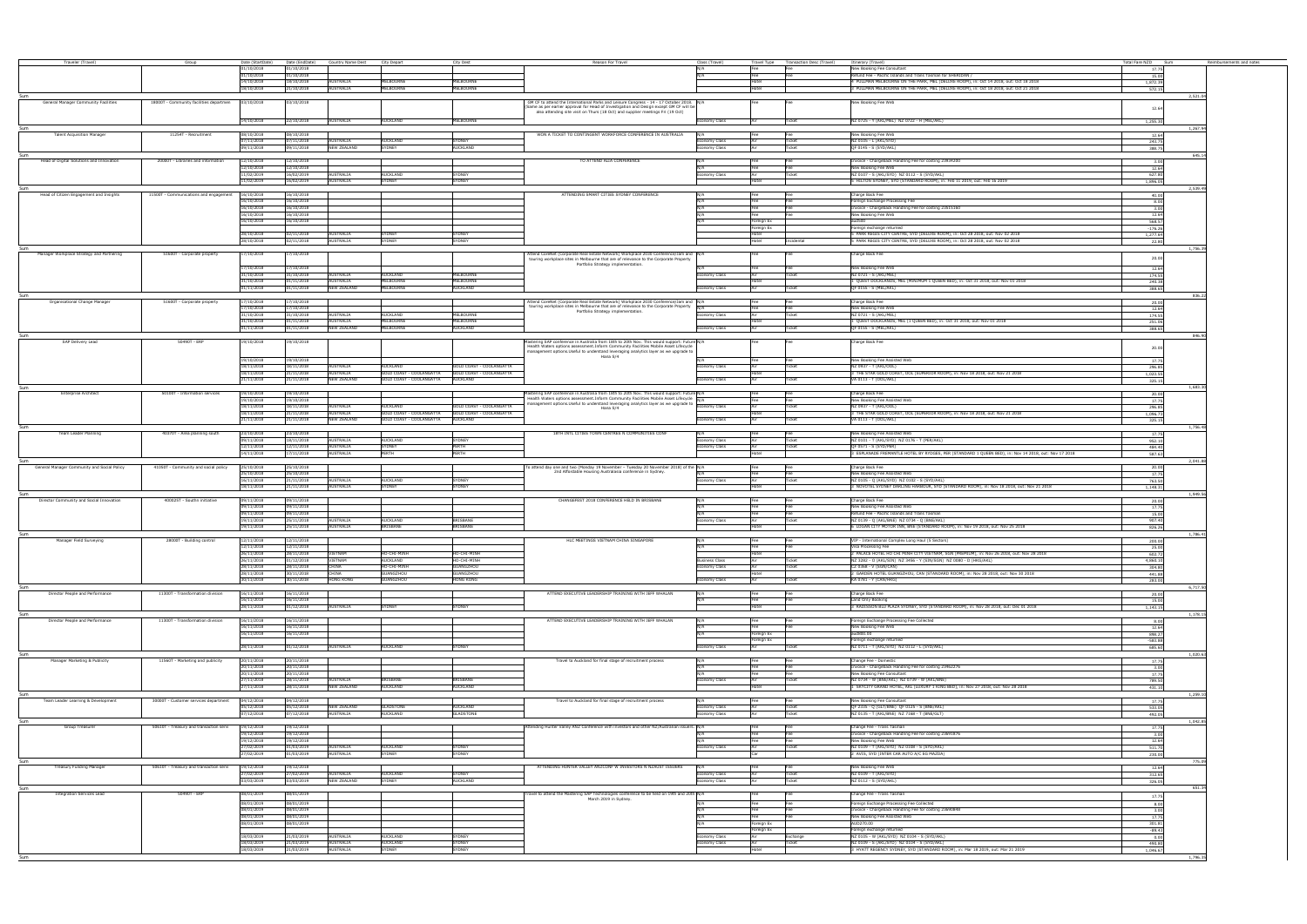| Traveler (Travel)<br>SAP Delivery Lead |                                                 |                                |                              |                               |                              |                        |                                                                                                                                                                            |                             |                          |                                              |                                                                                                                   | Total Fare NZD Sum  |                                    |
|----------------------------------------|-------------------------------------------------|--------------------------------|------------------------------|-------------------------------|------------------------------|------------------------|----------------------------------------------------------------------------------------------------------------------------------------------------------------------------|-----------------------------|--------------------------|----------------------------------------------|-------------------------------------------------------------------------------------------------------------------|---------------------|------------------------------------|
|                                        | Group                                           | Date (StartDate)<br>08/01/2019 | Date (EndDate)<br>08/01/2019 | Country Name Dest City Depart |                              | City Dest              | Reason For Travel<br>ravel to attend the Mastering SAP Technologies conference to be held on 19th and 20th N/A                                                             | Class (Travel)              | Fee                      | Travel Type Transaction Desc (Travel)<br>Fee | Itinerary (Travel)<br>Change Fee - Trans Tasman                                                                   | 17.75               | Reimbursements and notes           |
|                                        |                                                 | 08/01/2019                     | 08/01/2019                   |                               |                              |                        | March 2019 in Sydney.                                                                                                                                                      |                             | Fee                      |                                              | Foreign Exchange Processing Fee Collected                                                                         | 8.00                |                                    |
|                                        |                                                 | 08/01/2019                     | 08/01/2019                   |                               |                              |                        |                                                                                                                                                                            |                             |                          |                                              | nvoice - Chargeback Handling Fee for costing 23690810                                                             | 3.00                |                                    |
|                                        |                                                 | 08/01/2019                     | 08/01/2019                   |                               |                              |                        |                                                                                                                                                                            |                             |                          |                                              | New Booking Fee Assisted Web                                                                                      | 17.7                |                                    |
|                                        |                                                 | 08/01/2019                     | 08/01/2019                   |                               |                              |                        |                                                                                                                                                                            |                             | Foreign Ex               |                                              | AUD270.00                                                                                                         | 301.81              |                                    |
|                                        |                                                 |                                |                              |                               |                              |                        |                                                                                                                                                                            |                             | Foreign Ex               |                                              | Foreign exchange returned                                                                                         | $-201.21$           |                                    |
|                                        |                                                 | 18/03/2019                     | 21/03/2019                   | AUSTRALIA                     | AUCKLAND                     | SYDNEY                 |                                                                                                                                                                            | conomy Class                |                          | Exchange                                     | NZ 0105 - W (AKL/SYD) NZ 0104 - S (SYD/AKL)                                                                       | 0.00                |                                    |
|                                        |                                                 | 18/03/2019                     | 21/03/2019                   | AUSTRALIA                     | AUCKLAND                     | <b>SYDNEY</b>          |                                                                                                                                                                            | nomy Class                  |                          |                                              | NZ 0109 - S (AKL/SYD) NZ 0104 - S (SYD/AKL)                                                                       | 490.80              |                                    |
|                                        |                                                 | 18/03/2019                     | 21/03/2019                   | AUSTRALIA                     | SYDNEY                       | <b>SYDNEY</b>          |                                                                                                                                                                            |                             |                          |                                              | 3 HYATT REGENCY SYDNEY, SYD (STANDARD ROOM), in: Mar 18 2019, out: Mar 21 2019                                    | 1.046.67            |                                    |
| Sum                                    | 50000T - Finance division                       | 09/01/2019                     |                              |                               |                              |                        |                                                                                                                                                                            |                             |                          |                                              | Change Fee - International                                                                                        | 1.684.5             |                                    |
| Group Treasurer                        |                                                 | 09/01/2019                     | 09/01/2019<br>09/01/2019     |                               |                              |                        | Annual Group Insurance Renewal and ANZ NZ Asia Debt Capital Markets Meetings (WIR, N/A<br>DMO, LGFA, Fonterra and others)                                                  |                             | Fee<br>Fee               | Fee<br>Fee                                   | Foreign Exchange Processing Fee                                                                                   | 133.12              |                                    |
|                                        |                                                 | 09/01/2019                     | 09/01/2019                   |                               |                              |                        |                                                                                                                                                                            | N/A                         | Fee                      | Fee                                          | Long Haul - Complex (5 Sectors)                                                                                   | 8.00                |                                    |
|                                        |                                                 | 09/01/2019                     | 09/01/2019                   |                               |                              |                        |                                                                                                                                                                            | N/A                         | Fee                      | Fee                                          | Refund Fee - International                                                                                        | 133.11<br>40.00     |                                    |
|                                        |                                                 | 09/01/2019                     | 09/01/2019                   |                               |                              |                        |                                                                                                                                                                            | N/A                         | Foreign Ex               |                                              | jpy19000 qbp400 sqd500 krw200000                                                                                  | 2,035.32            |                                    |
|                                        |                                                 |                                |                              |                               |                              |                        |                                                                                                                                                                            |                             | Foreian Ex               |                                              | Foreign exchange returned                                                                                         | $-1,150.56$         |                                    |
|                                        |                                                 | 16/04/2019                     | 12/05/2019                   | UNITED KINGDOM                | AUCKLAND                     | LONDON                 |                                                                                                                                                                            | <b>Business Class</b>       |                          | Ticke                                        | NZ 0002 - J (AKL/LHR) NZ 3319 - C (LHR/SIN) NZ 0283 - C (SIN/AKL)                                                 | 10,690.60           |                                    |
|                                        |                                                 | 06/05/2019                     | 06/05/2019                   | <b>NEW ZEALAND</b>            | SINGAPORE                    | <b>AUCKLAND</b>        |                                                                                                                                                                            | <b>Business Class</b>       |                          | Exchange                                     | NZ 0281 - C (SIN/AKL)                                                                                             | 0.00                |                                    |
|                                        |                                                 | 07/05/2019                     | 11/05/2019                   | KOREA (SOUTH)                 | SINGAPORE                    | <b>SEOUL</b>           |                                                                                                                                                                            | Economy Class               |                          | Ticket                                       | SQ 0600 - Q (SIN/ICN) SQ 0631 - Q (HND/SIN)                                                                       | 1,210.40            |                                    |
|                                        |                                                 | 09/05/2019                     | 09/05/2019                   | <b>JAPAN</b>                  | <b>SEOUL</b>                 | TOKYO                  |                                                                                                                                                                            | Economy Class               |                          | Refund                                       | OZ 1045 - K (GMP/HND)                                                                                             | $-253.10$           |                                    |
|                                        |                                                 | 09/05/2019                     | 09/05/2019                   | <b>JAPAN</b>                  | SEOUL                        | TOKYO                  |                                                                                                                                                                            | Economy Class               |                          | Ticke                                        | NH 0864 - M (GMP/HND)                                                                                             | 454.40              |                                    |
|                                        |                                                 | 09/05/2019                     | 09/05/2019                   | <b>JAPAN</b>                  | SEOUL                        | TOKYO                  |                                                                                                                                                                            | nomv Class                  |                          | Ticket                                       | OZ 1045 - K (GMP/HND)                                                                                             | 396.10              |                                    |
| Sum                                    |                                                 |                                |                              |                               |                              |                        |                                                                                                                                                                            |                             |                          |                                              |                                                                                                                   | 13,697.3            |                                    |
| Group Treasure                         | 50610T - Treasury and transaction servi         | 1/01/2019<br>19/03/2019        | 1/01/2019<br>19/03/2019      | <b>AUSTRALIA</b>              | <b>AUCKLAND</b>              | <b>YDNEY</b>           | Attend Kanganews Awards in Sydney & debt capital markets conference in Wellington N/A                                                                                      |                             |                          |                                              | New Booking Fee Web<br>NZ 0109 - S (AKL/SYD)                                                                      | 12.64               |                                    |
|                                        |                                                 | 20/03/2019                     | 20/03/2019                   | <b>NEW ZEALAND</b>            | <b>SYDNEY</b>                | <b>WELLINGTON</b>      |                                                                                                                                                                            | nomy Class<br>Economy Class |                          | icke                                         | NZ 0846 - S (SYD/WLG)                                                                                             | 213.95<br>249.14    |                                    |
|                                        |                                                 | 24/03/2019                     | 24/03/2019                   | <b>NEW ZEALAND</b>            | <b>WELLINGTON</b>            | <b>AUCKLAND</b>        |                                                                                                                                                                            | nomy Class                  |                          | icke                                         | NZ 0428 - V (WLG/AKL)                                                                                             | 246.56              |                                    |
|                                        |                                                 |                                |                              |                               |                              |                        |                                                                                                                                                                            |                             |                          |                                              |                                                                                                                   | 722.2               |                                    |
| Senior Enterprise Client Engineer      | AUCCOU - AUCCOL                                 | 14/01/2019                     | 14/01/2019                   |                               |                              |                        | ATTEND AND SPEAK AT THE MICROSOFT IGNITE THE TOUR CONFERENCE                                                                                                               |                             |                          |                                              | Charge Back Fee                                                                                                   | 20.00               |                                    |
|                                        |                                                 | 14/01/2019                     | 14/01/2019                   |                               |                              |                        |                                                                                                                                                                            |                             |                          |                                              | voice - Chargeback Handling Fee for costing 23712897                                                              | 3.00                |                                    |
|                                        |                                                 | 14/01/2019                     | 14/01/2019                   |                               |                              |                        |                                                                                                                                                                            |                             |                          |                                              | voice - Chargeback Handling Fee for costing 23712937                                                              | 3.00                |                                    |
|                                        |                                                 | 14/01/2019                     | 14/01/2019                   |                               |                              |                        |                                                                                                                                                                            |                             |                          |                                              | New Booking Fee Assisted Web                                                                                      | 17.75               |                                    |
|                                        |                                                 | 12/02/2019                     | 12/02/2019                   | <b>AUSTRALIA</b>              | AUCKLAND                     | <b>YDNEY</b>           |                                                                                                                                                                            | Economy Class               |                          |                                              | NZ 0101 - S (AKL/SYD)                                                                                             | 213.95              |                                    |
|                                        |                                                 | 12/02/2019                     | 12/02/2019                   | AUSTRALIA                     | SYDNEY                       | SYDNEY                 |                                                                                                                                                                            |                             | Fransfer                 |                                              | 0 JAYRIDE ()                                                                                                      | 65.42               |                                    |
|                                        |                                                 | 12/02/2019                     | 14/02/2019                   | <b>AUSTRALIA</b>              | YDNEY                        | <b>SYDNEY</b>          |                                                                                                                                                                            |                             | lote                     |                                              | 2 BREAKFREE ON CLARENCE, SYD (STANDARD QUEEN W/VIEW), in: Feb 12 2019, out: Feb 14 2019                           | 321.96              |                                    |
|                                        |                                                 | 14/02/2019                     | 14/02/2019                   | AUSTRALIA                     | SYDNEY                       | <b>SYDNEY</b>          |                                                                                                                                                                            |                             | ransfer                  |                                              | 0 JAYRIDE (                                                                                                       | 65.42               |                                    |
|                                        |                                                 | 14/02/2019                     | 14/02/2019                   | <b>NEW ZEALAND</b>            | SYDNEY                       | <b>AUCKLAND</b>        |                                                                                                                                                                            | nomy Class                  |                          |                                              | NZ 0108 - T (SYD/AKL)                                                                                             | 377.55              |                                    |
|                                        |                                                 |                                |                              |                               |                              |                        |                                                                                                                                                                            |                             |                          |                                              |                                                                                                                   | 1.088.0             |                                    |
| Site Support Specialist                | AUCCOU - AUCCOU                                 | 14/01/2019                     | 14/01/2019                   |                               |                              |                        | ATTEND AND SPEAK AT THE MICROSOFT IGNITE THE TOUR CONFERENCE                                                                                                               | N/A                         | Fee                      | Fee                                          | Charge Back Fee<br>New Booking Fee Assisted Web                                                                   | 20.00               |                                    |
|                                        |                                                 | 14/01/2019<br>12/02/2019       | 14/01/2019<br>12/02/2019     | AUSTRALIA                     | AUCKLAND                     | <b>SYDNEY</b>          |                                                                                                                                                                            | Economy Class               | Fee<br>Air               | Fee<br>Ticket                                | NZ 0101 - S (AKL/SYD)                                                                                             | 17.75<br>213.95     |                                    |
|                                        |                                                 | 12/02/2019                     | 14/02/2019                   | <b>AUSTRALIA</b>              | <b>SYDNEY</b>                | SYDNEY                 |                                                                                                                                                                            |                             | Hotel                    |                                              | 2 BREAKFREE ON CLARENCE, SYD (STANDARD QUEEN W/VIEW), in: Feb 12 2019, out: Feb 14 2019                           | 321.96              |                                    |
|                                        |                                                 | 14/02/2019                     | 14/02/2019                   | <b>NEW ZEALAND</b>            | SYDNEY                       | <b>AUCKLAND</b>        |                                                                                                                                                                            | Economy Class               | Air                      | Ticket                                       | NZ 0108 - T (SYD/AKL)                                                                                             | 377.55              |                                    |
|                                        |                                                 |                                |                              |                               |                              |                        |                                                                                                                                                                            |                             |                          |                                              |                                                                                                                   | 951.21              |                                    |
| Chief Financial Officer                | 11000T - Chief Executive office                 | 14/01/2019                     | 14/01/2019                   |                               |                              |                        | Annual Group Insurance Renewal and ANZ NZ Asia Debt Capital Markets Meetings (WIR, N/A                                                                                     |                             |                          |                                              | Change Fee - International                                                                                        |                     |                                    |
|                                        |                                                 | 14/01/2019                     | 14/01/2019                   |                               |                              |                        | DMO, LGFA, Fonterra and others)                                                                                                                                            |                             |                          |                                              |                                                                                                                   | 66.56               |                                    |
|                                        |                                                 | 14/01/2019                     | 14/01/2019                   |                               |                              |                        |                                                                                                                                                                            |                             | Fee                      | Fee                                          | Foreign Exchange Processing Fee                                                                                   | 8.00                |                                    |
|                                        |                                                 | 14/01/2019                     | 14/01/2019                   |                               |                              |                        |                                                                                                                                                                            |                             | Fee                      | Fee                                          | Long Haul - Complex (5 Sectors) for<br>Long Haul - Simple (1-4 Sectors) for                                       | 0.00<br>88.74       |                                    |
|                                        |                                                 | 14/01/2019                     | 14/01/2019                   |                               |                              |                        |                                                                                                                                                                            |                             | Foreign Ex               |                                              | sqd200 jpy19000 krw200000                                                                                         | 820.17              |                                    |
|                                        |                                                 |                                |                              |                               |                              |                        |                                                                                                                                                                            |                             | Foreign Ex               |                                              | Foreign exchange returned                                                                                         | $-809.79$           |                                    |
|                                        |                                                 | 05/05/2019                     | 11/05/2019                   | SINGAPORE                     | <b>AUCKLAND</b>              | <b>SINGAPORE</b>       |                                                                                                                                                                            | <b>Business Class</b>       |                          | Exchange                                     | NZ 0284 - J (AKL/SIN) SQ 0600 - Y (SIN/ICN) OZ 1045 - Y (GMP/HND) NZ 0090 - D (NRT/AKL)                           | 0.00                |                                    |
|                                        |                                                 | 05/05/2019                     | 11/05/2019                   | SINGAPORE                     | AUCKLAND                     | SINGAPORE              |                                                                                                                                                                            | <b>Business Class</b>       |                          | Ticket                                       | NZ 0284 - J (AKL/SIN) SQ 0600 - D (SIN/ICN) NH 0864 - P (GMP/HND) NZ 0090 - D (NRT/AKL)                           | 5.831.00            |                                    |
|                                        |                                                 |                                |                              |                               |                              |                        |                                                                                                                                                                            |                             |                          |                                              |                                                                                                                   | 6.004.6             |                                    |
| Chief Operating Officer                | 11000T - Chief Executive office                 | 16/01/2019                     | 16/01/2019                   |                               |                              |                        | INFRASTRUCTURE NZ DELEGATION TOUR                                                                                                                                          |                             | Fee                      | Fee                                          | VIP - International Simple Long Haul (1-4 Sectors)                                                                | 150.00              |                                    |
|                                        |                                                 | 16/03/2019                     | 24/03/2019                   | SINGAPORE                     | AUCKLAND                     | SINGAPORE              |                                                                                                                                                                            | <b>Business Class</b>       | Air                      | Ticket                                       | NZ 0284 - J (AKL/SIN) NZ 0080 - J (HKG/AKL)                                                                       | 4,281.90            |                                    |
|                                        |                                                 |                                |                              |                               |                              |                        |                                                                                                                                                                            |                             |                          |                                              |                                                                                                                   | 4,431.90            |                                    |
| Deputy Mayor                           | 53030T - Democracy services business hu         | 7/01/2019                      | //01/2019                    |                               |                              |                        | FRASTRUCTURE NZ DELEGATION TOUR. Singapore. Road Pricing Integrated Transport N/A                                                                                          |                             |                          |                                              | /IP - International Simple Long Haul (1-4 Sectors)                                                                |                     |                                    |
|                                        |                                                 |                                |                              |                               |                              |                        | & Development. Hong Kong Regional Long Term Planning and Investment - Transport &<br>Development Funding & Delivery - Beijing Growth Management & New Cities               |                             |                          |                                              |                                                                                                                   | 150.00              |                                    |
|                                        |                                                 | 16/03/2019                     | 31/03/2019                   | SINGAPORE                     | AUCKLAND                     | SINGAPORE              | Development                                                                                                                                                                |                             |                          |                                              | NZ 0284 - J (AKL/SIN) NZ 0288 - Z (PVG/AKL)                                                                       |                     |                                    |
|                                        |                                                 |                                |                              |                               |                              |                        |                                                                                                                                                                            | <b>Business Class</b>       |                          | Ticket                                       |                                                                                                                   | 4.558.70            |                                    |
| Director People and Performance        | 11300T - Transformation division                | 22/01/2019                     | 22/01/2019                   |                               |                              |                        | TO ATTEND JEFF WHALAN EXECUTIVE LEADERSHIP TRAINING 7 TO 8 MARCH                                                                                                           |                             | Fee                      |                                              | Foreign Exchange Processing Fee                                                                                   | 4.708.7             |                                    |
|                                        |                                                 | 22/01/2019                     | 22/01/2019                   |                               |                              |                        |                                                                                                                                                                            |                             |                          |                                              | New Booking Fee Assisted Web                                                                                      | 8.00<br>17.75       |                                    |
|                                        |                                                 | 22/01/2019                     | 22/01/2019                   |                               |                              |                        |                                                                                                                                                                            |                             | Foreian Ex               |                                              | <b>AUD535</b>                                                                                                     | 599.24              |                                    |
|                                        |                                                 |                                |                              |                               |                              |                        |                                                                                                                                                                            |                             | Foreian Ex               |                                              | Foreign exchange returned                                                                                         | $-470.43$           |                                    |
|                                        |                                                 |                                |                              |                               | <b>AUCKLAND</b>              | <b>SYDNEY</b>          |                                                                                                                                                                            | conomy Class                |                          |                                              | NZ 0105 - S (AKL/SYD)                                                                                             |                     |                                    |
|                                        |                                                 | 06/03/2019                     | 06/03/2019                   | <b>AUSTRALIA</b>              |                              |                        |                                                                                                                                                                            |                             |                          |                                              |                                                                                                                   |                     |                                    |
|                                        |                                                 | 06/03/2019                     | 10/03/2019                   | <b>AUSTRALIA</b>              | SYDNEY                       | <b>SYDNEY</b>          |                                                                                                                                                                            |                             | ntel                     |                                              | 4 SIR STAMFORD AT CIRCULAR QUAY, SYD (SUPERIOR ROOM), in: Mar 06 2019, out: Mar 10 2019                           | 259.05<br>1,326.41  |                                    |
|                                        |                                                 | 10/03/2019                     | 10/03/2019                   | <b>NEW ZEALAND</b>            | SYDNEY                       | <b>AUCKLAND</b>        |                                                                                                                                                                            | Economy Class               |                          |                                              | NZ 0710 - L (SYD/AKL)                                                                                             | 357.85              |                                    |
|                                        |                                                 |                                |                              |                               |                              |                        |                                                                                                                                                                            |                             |                          |                                              |                                                                                                                   | 2.097.8             |                                    |
| <b>Chief Executive Officer</b>         | 11000T - Chief Executive office                 | 15/02/2019                     | 5/02/2019                    |                               |                              |                        | PRESENTING AT TRANSTASMAN CITIES SYMPOSIUM                                                                                                                                 |                             |                          |                                              | New Booking Fee Web                                                                                               | 12.64               |                                    |
|                                        |                                                 | 24/02/2019                     | 24/02/2019                   | <b>AUSTRALIA</b>              | AUCKI AND                    | <b>SYDNEY</b>          |                                                                                                                                                                            | onomy Class                 |                          |                                              | NZ 0701 - W (AKL/SYD)                                                                                             | 348.65              |                                    |
|                                        |                                                 | 26/02/2019                     | 26/02/2019                   | <b>NEW ZEALAND</b>            | SYDNEY                       | <b>AUCKLAND</b>        |                                                                                                                                                                            | homy Class                  |                          | icke                                         | NZ 0706 - L (SYD/AKL)                                                                                             | 278.75              |                                    |
|                                        |                                                 |                                |                              |                               |                              |                        |                                                                                                                                                                            |                             |                          |                                              |                                                                                                                   | 640.0               |                                    |
| Deputy Mayor                           | 53030T - Democracy services business hu         | 11/02/2019                     | 11/02/2019                   |                               |                              |                        | TRANS TASMAN CITIES SYMPOSIUM                                                                                                                                              | N/A                         | Fee                      | Fee                                          | New Booking Fee Assisted Web                                                                                      | 17.75               |                                    |
|                                        |                                                 | 24/02/2019                     | 26/02/2019                   | AUSTRALIA                     | AUCKLAND                     | SYDNEY                 |                                                                                                                                                                            | Premium Economy Clas Air    |                          | Ticket                                       | NZ 0109 - A (AKL/SYD) NZ 0706 - Q (SYD/AKL)                                                                       | 1.072.40            |                                    |
| Sum                                    |                                                 |                                |                              |                               |                              |                        |                                                                                                                                                                            |                             |                          |                                              |                                                                                                                   | 1.090.7             |                                    |
| Head of Strategy and Capability        | 11200T - People and Capability                  | 18/02/2019                     | 18/02/2019                   |                               |                              |                        | WORLD BUSINESS FORUM SYDNEY 2019                                                                                                                                           | N/A<br>N/A                  | Fee<br>Fee               | Fee                                          | Invoice - Chargeback Handling Fee for costing 24024398                                                            | 3.00                |                                    |
|                                        |                                                 | 18/02/2019<br>27/05/2019       | 18/02/2019<br>30/05/2019     | AUSTRALIA                     | <b>AUCKLAND</b>              | SYDNEY                 |                                                                                                                                                                            | Economy Class               |                          | Fee<br>Ticke                                 | New Booking Fee Assisted Web<br>NZ 0711 - S (AKL/SYD) NZ 0102 - S (SYD/AKL)                                       | 17.75               |                                    |
|                                        |                                                 | 27/05/2019                     | 30/05/2019                   | AUSTRALIA                     | SYDNEY                       | <b>SYDNEY</b>          |                                                                                                                                                                            |                             | dote                     |                                              | 3 ASTRAL TOWER AND RESIDENCES, SYD (SUPERIOR ROOM), in: May 27 2019, out: May 30 2019                             | 496.20              |                                    |
|                                        |                                                 |                                |                              |                               |                              |                        |                                                                                                                                                                            |                             |                          |                                              |                                                                                                                   | 1,182.70<br>1.699.6 |                                    |
| Service and Integration Manager        | 16010T - Community empowerment CEACE 20/02/2019 |                                | 0/02/2019                    |                               |                              |                        | mmunity safety accreditation (Safety Collective) visits to City of Blacktown, City of N/A                                                                                  |                             |                          |                                              | oreign Exchange Processing Fee                                                                                    |                     | udget is external MoH funding (not |
|                                        |                                                 |                                |                              |                               |                              |                        | Liverpool and City of Melbourne. Budget is external MoH funding (not from ACE travel                                                                                       |                             |                          |                                              |                                                                                                                   | 8.00                | from ACE or AC funds).             |
|                                        |                                                 |                                |                              |                               |                              |                        | udget). Purpose is to see accredited cities in action, benchmark Auckland's operational<br>planning, for use in setting out the operational plan for the Safety Collective |                             |                          |                                              |                                                                                                                   |                     |                                    |
|                                        |                                                 | 20/02/2019                     | 20/02/2019                   |                               |                              |                        |                                                                                                                                                                            |                             |                          |                                              | International Chargeback Fee                                                                                      |                     |                                    |
|                                        |                                                 | 20/02/2019                     | 20/02/2019                   |                               |                              |                        |                                                                                                                                                                            | $N/\Delta$                  |                          |                                              | New Booking Fee Web                                                                                               | 40.00<br>12.64      |                                    |
|                                        |                                                 | 20/02/2019                     | 20/02/2019                   |                               |                              |                        |                                                                                                                                                                            |                             | oreign Ex                |                                              | aut620                                                                                                            | 681.77              |                                    |
|                                        |                                                 |                                |                              |                               |                              |                        |                                                                                                                                                                            |                             | oreign Ex                |                                              | Foreign exchange returned                                                                                         | $-417.86$           |                                    |
|                                        |                                                 | 24/03/2019                     | 26/03/2019                   | <b>AUSTRALIA</b>              | SYDNEY                       | <b>SYDNEY</b>          |                                                                                                                                                                            |                             |                          |                                              | 2 MERCURE SYDNEY, SYD (STANDARD 1 QUEEN BED), in: Mar 24 2019, out: Mar 26 2019                                   | 467.92              |                                    |
|                                        |                                                 | 24/03/2019                     | 29/03/2019                   | AUSTRALIA                     | AUCKLAND                     | <b>SYDNEY</b>          |                                                                                                                                                                            | conomy Class                |                          |                                              | NZ 0105 - S (AKL/SYD) NZ 0726 - S (MEL/AKL)                                                                       | 495.60              |                                    |
|                                        |                                                 | 26/03/2019                     | 26/03/2019                   | AUSTRALIA                     | <b>SYDNEY</b>                | <b>MELBOURNE</b>       |                                                                                                                                                                            | onomy Class                 |                          | icke                                         | VA 0878 - V (SYD/MEL)                                                                                             | 286.30              |                                    |
|                                        |                                                 | 26/03/2019                     | 28/03/2019                   | AUSTRALIA                     | <b>MELBOURNE</b>             | <b>MELBOURNE</b>       |                                                                                                                                                                            |                             |                          |                                              | 2 MERCURE MELBOURNE TREASURY GDN, MEL (DELUXE, 1 KING BED), in: Mar 26 2019, out: Mar 28 2019                     | 455.29              |                                    |
| Sum                                    |                                                 |                                |                              |                               |                              |                        |                                                                                                                                                                            |                             |                          |                                              |                                                                                                                   | 2.029.6             |                                    |
| Strategic Advisor - Safety Collective  | 16010T - Community empowerment CEACE            | 20/02/2019                     | 20/02/2019                   |                               |                              |                        | Community safety accreditation Safety Collective visits                                                                                                                    | N/A                         | Fee                      | Fee                                          | Change Fee - Trans Tasman                                                                                         | 17.75               | udget is external MoH funding (not |
|                                        |                                                 | 20/02/2019                     | 20/02/2019                   |                               |                              |                        |                                                                                                                                                                            |                             | Fee                      | Fee                                          | Foreign Exchange Processing Fee                                                                                   | 8.00                | from ACE or AC funds).             |
|                                        |                                                 | 20/02/2019                     | 20/02/2019                   |                               |                              |                        |                                                                                                                                                                            | N/A<br>N/A                  | Fee                      | Fee                                          | New Booking Fee Web                                                                                               | 12.64               |                                    |
|                                        |                                                 | 20/02/2019                     | 20/02/2019                   |                               |                              |                        |                                                                                                                                                                            |                             | Foreign Ex<br>Foreign Ex |                                              | aud620.00<br>Foreign exchange returned                                                                            | 681.77<br>$-203.43$ |                                    |
|                                        |                                                 | 24/03/2019                     | 26/03/2019                   | AUSTRALIA                     | <b>SYDNE</b>                 | <b>SYDNEY</b>          |                                                                                                                                                                            |                             | lotel                    |                                              | MERCURE SYDNEY, SYD (STANDARD 1 QUEEN BED), in: Mar 24 2019, out: Mar 26 2019                                     | 441.79              |                                    |
|                                        |                                                 | 24/03/2019                     | 29/03/2019                   | AUSTRALIA                     | AUCKLAND                     | SYDNEY                 |                                                                                                                                                                            | onomy Class:                |                          |                                              | NZ 0105 - S (AKL/SYD) NZ 0726 - S (MEL/AKL)                                                                       | 495.60              |                                    |
|                                        |                                                 | 24/03/2019                     | 29/03/2019                   | AUSTRALIA                     | MELBOURNE                    | SYDNEY                 |                                                                                                                                                                            | conomy Class                |                          | Refund                                       | NZ 0726 - S (MEL/AKL) NZ 0105 - S (AKL/SYD)                                                                       | $-495.60$           |                                    |
|                                        |                                                 | 24/03/2019                     | 29/03/2019                   | AUSTRALIA                     | MELBOURNE                    | SYDNEY                 |                                                                                                                                                                            | onomy Class                 |                          | Ticket                                       | NZ 0726 - S (MEL/AKL) NZ 0105 - S (AKL/SYD)                                                                       | 495.60              |                                    |
|                                        |                                                 | 26/03/2019                     | 26/03/2019                   | AUSTRALIA                     | SYDNEY                       | MELBOURNE              |                                                                                                                                                                            | onomy Class                 |                          | Refund                                       | VA 0878 - V (SYD/MEL)                                                                                             | $-286.30$           |                                    |
|                                        |                                                 | 26/03/2019                     | 26/03/2019                   | AUSTRALIA                     | SYDNEY                       | <b>MELBOURNE</b>       |                                                                                                                                                                            | nomy Class                  |                          | Ticket                                       | VA 0878 - V (SYD/MEL)                                                                                             | 572.60              |                                    |
|                                        |                                                 | 26/03/2019                     | 28/03/2019                   | AUSTRALIA                     | MELBOURNE                    | <b>MELBOURNE</b>       |                                                                                                                                                                            |                             | lote                     |                                              | MERCURE MELBOURNE TREASURY GDN, MEL (DELUXE, 1 KING BED), in: Mar 26 2019, out: Mar 28 2019                       | 465.72              |                                    |
|                                        |                                                 | 20/02/2019                     | 20/02/2019                   |                               |                              |                        |                                                                                                                                                                            | N/A                         | Fee                      | Fee                                          | International Chargeback Fee                                                                                      | 40.00               |                                    |
|                                        |                                                 |                                |                              |                               |                              |                        |                                                                                                                                                                            |                             |                          |                                              |                                                                                                                   | 2,246.14            |                                    |
| <b>Enabling Council Manager</b>        | 15000T - Operations division                    | 26/02/2019                     | 26/02/2019                   |                               |                              |                        | TRAVEL TO MELBOURNE FOR GLOBAL INNOVATION CONFERENCE MARCH 3                                                                                                               | N/A                         | Fee                      | Fee                                          | International Chargeback Fee                                                                                      | 20.00               |                                    |
|                                        |                                                 | 26/02/2019                     | 26/02/2019                   |                               |                              |                        |                                                                                                                                                                            |                             | Fee                      | Fee                                          | New Booking Fee Assisted Web                                                                                      | 17.75               |                                    |
|                                        |                                                 | 31/03/2019<br>31/03/2019       | 31/03/2019<br>04/04/2019     | AUSTRALIA<br>AUSTRALIA        | <b>AUCKLAND</b><br>MELBOURNE | MELBOURNE<br>MELBOURNE |                                                                                                                                                                            | Economy Class               | <b>Hotel</b>             | Ticket                                       | NZ 0125 - W (AKL/MEL)<br>4 OAKS ON COLLINS STREET, MEL (STANDARD 2 QUEEN BEDS), in: Mar 31 2019, out: Apr 04 2019 | 337.45              |                                    |
|                                        |                                                 | 04/04/2019                     | 04/04/2019                   | <b>NEW ZEALAND</b>            | <b>MELBOURNE</b>             | <b>AUCKLAND</b>        |                                                                                                                                                                            | Economy Class               |                          | Ticket                                       | OF 0155 - S (MEL/AKL)                                                                                             | 804.99              |                                    |
|                                        |                                                 |                                |                              |                               |                              |                        |                                                                                                                                                                            |                             |                          |                                              |                                                                                                                   | 365.45<br>1.545.6   |                                    |
| Director People and Performance        | 11300T - Transformation division                | 26/02/2019                     | 26/02/2019                   |                               |                              |                        | TO ATTEND JEFF WHALAN EXECUTIVE TRAINING AND WORLD BUSINESS FORUM                                                                                                          |                             |                          |                                              | Change Fee - Trans Tasman                                                                                         | 71.00               |                                    |
|                                        |                                                 | 26/02/2019                     | 26/02/2019                   |                               |                              |                        |                                                                                                                                                                            |                             |                          |                                              | Charge Back Fee                                                                                                   | 20.00               |                                    |
|                                        |                                                 | 26/02/2019                     | 26/02/2019                   |                               |                              |                        |                                                                                                                                                                            | N/A                         | Fee                      | Fee                                          | Foreign Exchange Processing Fee                                                                                   | 8.00                |                                    |
|                                        |                                                 | 26/02/2019                     | 26/02/2019                   |                               |                              |                        |                                                                                                                                                                            | N/A                         | Fee                      | Fee                                          | International Chargeback Fee                                                                                      | 20.00               |                                    |
|                                        |                                                 | 26/02/2019<br>26/02/2019       | 26/02/2019<br>26/02/2019     |                               |                              |                        |                                                                                                                                                                            | N/A                         | Fee                      | Fee                                          | Invoice - Chargeback Handling Fee for costing 24033398<br>New Booking Fee Assisted Web                            | 3.01<br>17.75       |                                    |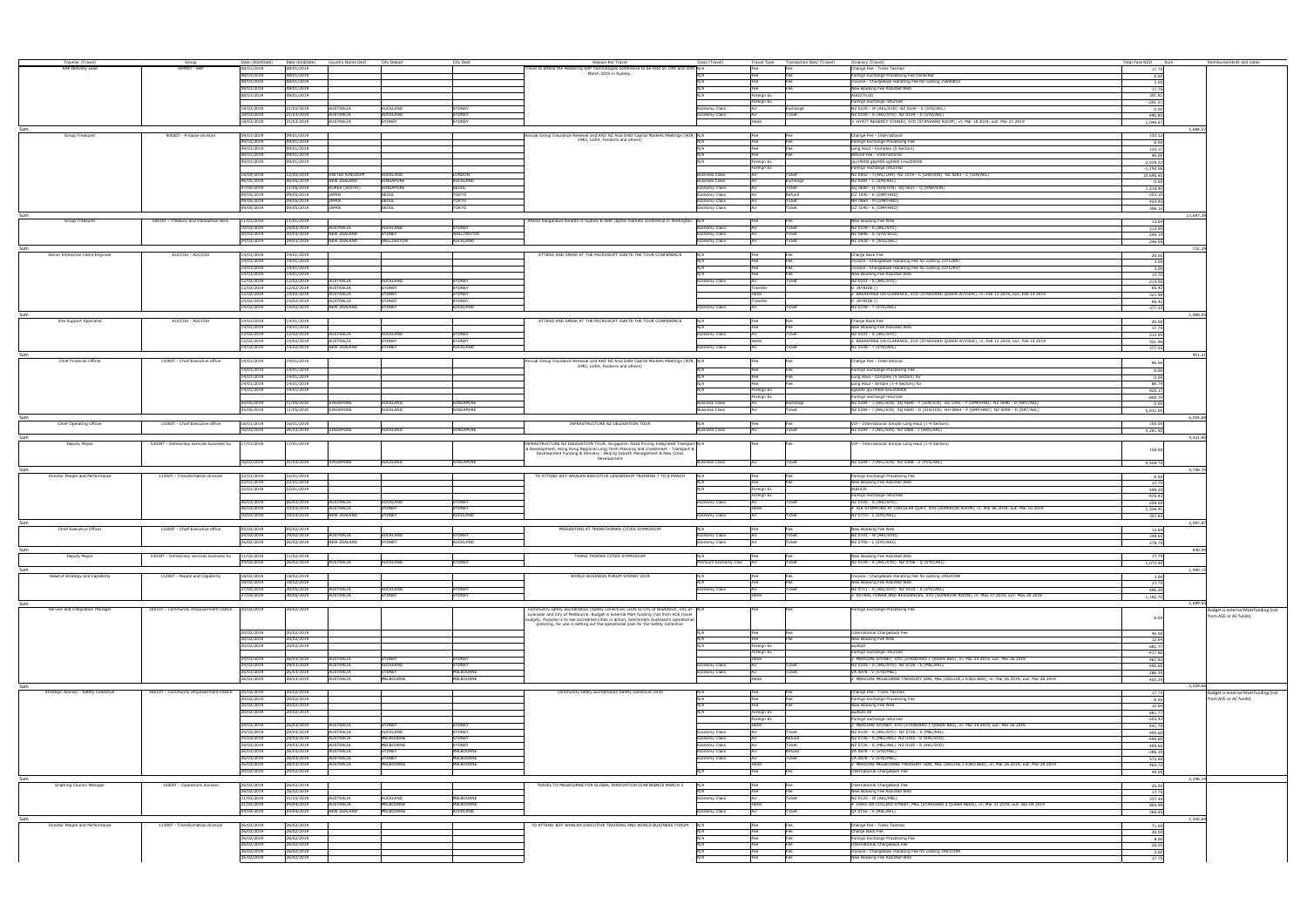| Travel Type Transaction Desc (Travel) Itinerary (Travel)<br>Traveler (Travel)<br>Date (StartDate)<br>Date (EndDate) Country Name Dest City Denart<br>City Dest<br>Reason For Travel<br>Class (Travel)<br>Group<br>26/02/2019<br>aud730.00<br>26/02/2019<br>oreian Ex<br>25/05/2019<br>MELBOURNE<br>22/05/2019<br><b>AUSTRALIA</b><br><b>AUCKLAND</b><br>VA 0168 - Q (AKL/MEL) VA 0845 - Q (MEL/SYD)<br>conomy Class<br>Exchange<br><b>MELBOURNE</b><br>22/05/2019<br>25/05/2019<br>AUSTRALIA<br><b>AUCKLAND</b><br>VA 0168 - Q (AKL/MEL) VA 0837 - Q (MEL/SYD)<br>conomy Class<br>Ticket<br>25/05/2019<br>MELBOURNE<br>CAPTAINS RETREAT, MEL (EXECUTIVE ROOM), in: May 22 2019, out: May 25 2019<br>22/05/2019<br><b>AUSTRALIA</b><br><b>MELBOURNE</b><br>30/05/2019<br><b>AUSTRALIA</b><br>SYDNEY<br>SYDNEY<br>ASTRAL TOWER AND RESIDENCES, SYD (STANDARD ROOM), in: May 27 2019, out: May 30 2019<br>27/05/2019<br>30/05/2019<br>SYDNEY<br>30/05/2019<br><b>NEW ZEALAND</b><br><b>AUCKLAND</b><br>NZ 0102 - S (SYD/AKL)<br>Ticket<br>conomy Class<br>CREATIVE INNOVATION 2019<br>New Booking Fee Web<br>CoE for Maori Outcomes<br>15000T - Operations division<br>28/02/2019<br>28/02/2019<br>1/03/2019<br>31/03/2019<br>AUSTRALIA<br>AUCKLAND<br><b>MELBOURNE</b><br>IZ 0125 - W (AKL/MEL)<br>nomy Class<br><b>Ticket</b><br>04/04/2019<br>04/04/2019<br>NEW ZEALAND<br>MELBOURNE<br><b>AUCKLAND</b><br>QF 0155 - S (MEL/AKL)<br>omy Class<br>Ticket<br>CENTRAL RAIL LINK BASELINE COST EST MTG SYDNEY<br>Manager I&ES Procurement and Programmes<br>29000T - Development programme office<br>01/03/2019<br>Charge Back Fee<br>01/03/2019<br>N/A<br>1/03/2019<br>01/03/2019<br>New Booking Fee Assisted Web | Total Fare NZD Sum<br>Reimbursements and notes<br>796.07<br>0.00<br>561.75<br>794.19<br>1,185.28 |
|----------------------------------------------------------------------------------------------------------------------------------------------------------------------------------------------------------------------------------------------------------------------------------------------------------------------------------------------------------------------------------------------------------------------------------------------------------------------------------------------------------------------------------------------------------------------------------------------------------------------------------------------------------------------------------------------------------------------------------------------------------------------------------------------------------------------------------------------------------------------------------------------------------------------------------------------------------------------------------------------------------------------------------------------------------------------------------------------------------------------------------------------------------------------------------------------------------------------------------------------------------------------------------------------------------------------------------------------------------------------------------------------------------------------------------------------------------------------------------------------------------------------------------------------------------------------------------------------------------------------------------------------------------------------------------------------------------------|--------------------------------------------------------------------------------------------------|
|                                                                                                                                                                                                                                                                                                                                                                                                                                                                                                                                                                                                                                                                                                                                                                                                                                                                                                                                                                                                                                                                                                                                                                                                                                                                                                                                                                                                                                                                                                                                                                                                                                                                                                                |                                                                                                  |
|                                                                                                                                                                                                                                                                                                                                                                                                                                                                                                                                                                                                                                                                                                                                                                                                                                                                                                                                                                                                                                                                                                                                                                                                                                                                                                                                                                                                                                                                                                                                                                                                                                                                                                                |                                                                                                  |
|                                                                                                                                                                                                                                                                                                                                                                                                                                                                                                                                                                                                                                                                                                                                                                                                                                                                                                                                                                                                                                                                                                                                                                                                                                                                                                                                                                                                                                                                                                                                                                                                                                                                                                                |                                                                                                  |
|                                                                                                                                                                                                                                                                                                                                                                                                                                                                                                                                                                                                                                                                                                                                                                                                                                                                                                                                                                                                                                                                                                                                                                                                                                                                                                                                                                                                                                                                                                                                                                                                                                                                                                                |                                                                                                  |
|                                                                                                                                                                                                                                                                                                                                                                                                                                                                                                                                                                                                                                                                                                                                                                                                                                                                                                                                                                                                                                                                                                                                                                                                                                                                                                                                                                                                                                                                                                                                                                                                                                                                                                                |                                                                                                  |
|                                                                                                                                                                                                                                                                                                                                                                                                                                                                                                                                                                                                                                                                                                                                                                                                                                                                                                                                                                                                                                                                                                                                                                                                                                                                                                                                                                                                                                                                                                                                                                                                                                                                                                                | 232.95                                                                                           |
|                                                                                                                                                                                                                                                                                                                                                                                                                                                                                                                                                                                                                                                                                                                                                                                                                                                                                                                                                                                                                                                                                                                                                                                                                                                                                                                                                                                                                                                                                                                                                                                                                                                                                                                | 3.709.9                                                                                          |
|                                                                                                                                                                                                                                                                                                                                                                                                                                                                                                                                                                                                                                                                                                                                                                                                                                                                                                                                                                                                                                                                                                                                                                                                                                                                                                                                                                                                                                                                                                                                                                                                                                                                                                                | 12.64                                                                                            |
|                                                                                                                                                                                                                                                                                                                                                                                                                                                                                                                                                                                                                                                                                                                                                                                                                                                                                                                                                                                                                                                                                                                                                                                                                                                                                                                                                                                                                                                                                                                                                                                                                                                                                                                | 337.45<br>372.25                                                                                 |
|                                                                                                                                                                                                                                                                                                                                                                                                                                                                                                                                                                                                                                                                                                                                                                                                                                                                                                                                                                                                                                                                                                                                                                                                                                                                                                                                                                                                                                                                                                                                                                                                                                                                                                                | 722.3                                                                                            |
|                                                                                                                                                                                                                                                                                                                                                                                                                                                                                                                                                                                                                                                                                                                                                                                                                                                                                                                                                                                                                                                                                                                                                                                                                                                                                                                                                                                                                                                                                                                                                                                                                                                                                                                | 20.00                                                                                            |
|                                                                                                                                                                                                                                                                                                                                                                                                                                                                                                                                                                                                                                                                                                                                                                                                                                                                                                                                                                                                                                                                                                                                                                                                                                                                                                                                                                                                                                                                                                                                                                                                                                                                                                                | 17.75                                                                                            |
| 14/03/2019<br>15/03/2019<br><b>AUSTRALIA</b><br><b>AUCKLAND</b><br><b>YDNEY</b><br>NZ 0105 - T (AKL/SYD) NZ 0706 - T (SYD/AKL)<br>nomy Class<br>icket                                                                                                                                                                                                                                                                                                                                                                                                                                                                                                                                                                                                                                                                                                                                                                                                                                                                                                                                                                                                                                                                                                                                                                                                                                                                                                                                                                                                                                                                                                                                                          | 687.50                                                                                           |
| 14/03/2019<br>15/03/2019<br>AUSTRALIA<br>SYDNEY<br>SYDNEY<br>BREAKFREE ON CLARENCE, SYD (STANDARD ROOM), in: Mar 14 2019, out: Mar 15 2019                                                                                                                                                                                                                                                                                                                                                                                                                                                                                                                                                                                                                                                                                                                                                                                                                                                                                                                                                                                                                                                                                                                                                                                                                                                                                                                                                                                                                                                                                                                                                                     | 269.82                                                                                           |
| CENTRAL RAIL LINK BASELINE COST ESTIMATE MTG IN SYD<br>15000T - Operations division<br>Charge Back Fee<br>Director Infrastructure & Environmental Services<br>04/03/2019<br>04/03/2019<br>N/A                                                                                                                                                                                                                                                                                                                                                                                                                                                                                                                                                                                                                                                                                                                                                                                                                                                                                                                                                                                                                                                                                                                                                                                                                                                                                                                                                                                                                                                                                                                  | 995.0<br>20.00                                                                                   |
| 04/03/2019<br>04/03/2019<br>New Booking Fee Assisted Web<br>Fee                                                                                                                                                                                                                                                                                                                                                                                                                                                                                                                                                                                                                                                                                                                                                                                                                                                                                                                                                                                                                                                                                                                                                                                                                                                                                                                                                                                                                                                                                                                                                                                                                                                | 17.75                                                                                            |
| 14/03/2019<br>15/03/2019<br><b>AUSTRALIA</b><br>NZ 0105 - T (AKL/SYD) NZ 0706 - T (SYD/AKL)<br><b>SYDNEY</b><br><b>AUCKLAND</b><br>Ticket<br>conomy Class                                                                                                                                                                                                                                                                                                                                                                                                                                                                                                                                                                                                                                                                                                                                                                                                                                                                                                                                                                                                                                                                                                                                                                                                                                                                                                                                                                                                                                                                                                                                                      | 687.50                                                                                           |
| BREAKFREE ON CLARENCE, SYD (STANDARD ROOM), in: Mar 14 2019, out: Mar 15 2019<br>14/03/2019<br>15/03/2019<br>AUSTRALIA<br>SYDNEY<br>SYDNEY                                                                                                                                                                                                                                                                                                                                                                                                                                                                                                                                                                                                                                                                                                                                                                                                                                                                                                                                                                                                                                                                                                                                                                                                                                                                                                                                                                                                                                                                                                                                                                     | 224.23                                                                                           |
|                                                                                                                                                                                                                                                                                                                                                                                                                                                                                                                                                                                                                                                                                                                                                                                                                                                                                                                                                                                                                                                                                                                                                                                                                                                                                                                                                                                                                                                                                                                                                                                                                                                                                                                | 49.4                                                                                             |
| General Manager Democracy Services<br>53000T - Democracy services<br>Observe NSW elections (Sat 23 March) - focus on online voting, including: iVote<br>International Chargeback Fee<br>14/03/2019<br>04/03/2019<br>presentation, visit to iVote call centre operations and observing the decryption process N/A<br>04/03/2019<br>04/03/2019<br>New Booking Fee Assisted Web<br>Fee                                                                                                                                                                                                                                                                                                                                                                                                                                                                                                                                                                                                                                                                                                                                                                                                                                                                                                                                                                                                                                                                                                                                                                                                                                                                                                                            | 20.00<br>17.75                                                                                   |
| and the votes being transferred to count systems.<br>22/03/2019<br>24/03/2019<br>NZ 0105 - T (AKL/SYD) NZ 0112 - T (SYD/AKL)<br>AUSTRALIA<br><b>SYDNEY</b><br><b>AUCKLAND</b><br>onomy Class<br>Ticket                                                                                                                                                                                                                                                                                                                                                                                                                                                                                                                                                                                                                                                                                                                                                                                                                                                                                                                                                                                                                                                                                                                                                                                                                                                                                                                                                                                                                                                                                                         | 687.30                                                                                           |
| 22/03/2019<br>24/03/2019<br><b>AUSTRALIA</b><br><b>SYDNEY</b><br>AMORA HOTEL JAMISON SYDNEY, SYD (MINIMUM 1 KING BED), in: Mar 22 2019, out: Mar 24 2019<br>YDNFY                                                                                                                                                                                                                                                                                                                                                                                                                                                                                                                                                                                                                                                                                                                                                                                                                                                                                                                                                                                                                                                                                                                                                                                                                                                                                                                                                                                                                                                                                                                                              | 658.18                                                                                           |
|                                                                                                                                                                                                                                                                                                                                                                                                                                                                                                                                                                                                                                                                                                                                                                                                                                                                                                                                                                                                                                                                                                                                                                                                                                                                                                                                                                                                                                                                                                                                                                                                                                                                                                                | 1,383.2                                                                                          |
| ATTEND THE AUCKLAND CLIMATE SYMPOSIUM<br>External - C40 Cities<br>40100T - Auckland plan strategy and res<br>13/03/2019<br>13/03/2019<br>Charge Back Fee<br>N/A                                                                                                                                                                                                                                                                                                                                                                                                                                                                                                                                                                                                                                                                                                                                                                                                                                                                                                                                                                                                                                                                                                                                                                                                                                                                                                                                                                                                                                                                                                                                                | 20.00                                                                                            |
| 13/03/2019<br>3/03/2019<br>Long Haul - Simple (1-4 Sectors)<br>Fee<br>15/03/2019<br>25/03/2019<br><b>AUCKLAND</b><br>UA 2006 - K (EWR/SFO) UA 0917 - K (SFO/AKL) UA 0916 - G (AKL/SFO)<br><b>NEW ZEALAND</b><br>NEWARK<br>Ticket<br>nomy Class                                                                                                                                                                                                                                                                                                                                                                                                                                                                                                                                                                                                                                                                                                                                                                                                                                                                                                                                                                                                                                                                                                                                                                                                                                                                                                                                                                                                                                                                 | 88.74                                                                                            |
| 17/03/2019<br>25/03/2019<br>NEW ZEALAND<br>AUCKLAND<br><b>AUCKLAND</b><br>8 IBIS BUDGET AUCKLAND CENTRAL, AKL (STANDARD ROOM), in: Mar 17 2019, out: Mar 25 2019                                                                                                                                                                                                                                                                                                                                                                                                                                                                                                                                                                                                                                                                                                                                                                                                                                                                                                                                                                                                                                                                                                                                                                                                                                                                                                                                                                                                                                                                                                                                               | 1.681.30<br>1.274.43                                                                             |
|                                                                                                                                                                                                                                                                                                                                                                                                                                                                                                                                                                                                                                                                                                                                                                                                                                                                                                                                                                                                                                                                                                                                                                                                                                                                                                                                                                                                                                                                                                                                                                                                                                                                                                                | 3,064.4                                                                                          |
| Head of Asset Management Intelligence Support<br>18000T - Community facilities departmen<br>14/03/2019<br>14/03/2019<br>Head manager to attend and present at the Asset Management Promote Educate Assist N/A<br>International Chargeback Fee<br>Fee                                                                                                                                                                                                                                                                                                                                                                                                                                                                                                                                                                                                                                                                                                                                                                                                                                                                                                                                                                                                                                                                                                                                                                                                                                                                                                                                                                                                                                                           | 20.00                                                                                            |
| Knowledge (AMPEAK) Conference 2019 in Perth on 7 to 10 April 2019.<br>14/03/2019<br>14/03/2019<br>New Booking Fee Web                                                                                                                                                                                                                                                                                                                                                                                                                                                                                                                                                                                                                                                                                                                                                                                                                                                                                                                                                                                                                                                                                                                                                                                                                                                                                                                                                                                                                                                                                                                                                                                          | 12.64                                                                                            |
| 06/04/2019<br>10/04/2019<br>4 ESPLANADE FREMANTLE HOTEL BY RYDGES, PER (SUPERIOR 1 OUEEN BED), in: Apr 06 2019, out: Apr 10 2019<br><b>AUSTRALIA</b><br>PERTH<br><b>PFRTH</b><br>11/04/2019<br><b>AUSTRALIA</b><br>PERTH<br>06/04/2019<br>AUCKLAND<br>NZ 0175 - W (AKL/PER) NZ 0176 - Q (PER/AKL)<br>onomy Class<br>Ticke                                                                                                                                                                                                                                                                                                                                                                                                                                                                                                                                                                                                                                                                                                                                                                                                                                                                                                                                                                                                                                                                                                                                                                                                                                                                                                                                                                                      | 972.80                                                                                           |
|                                                                                                                                                                                                                                                                                                                                                                                                                                                                                                                                                                                                                                                                                                                                                                                                                                                                                                                                                                                                                                                                                                                                                                                                                                                                                                                                                                                                                                                                                                                                                                                                                                                                                                                | 1,360.50<br>2.365.9                                                                              |
| New Booking Fee Web<br>Head of Lifecycle Management<br>15111T - Stormwater operations and plan<br>14/03/2019<br>14/03/2019<br>Attend the AWA annual conference and exhibition Ozwater'19                                                                                                                                                                                                                                                                                                                                                                                                                                                                                                                                                                                                                                                                                                                                                                                                                                                                                                                                                                                                                                                                                                                                                                                                                                                                                                                                                                                                                                                                                                                       | 12.64                                                                                            |
| 06/05/2019<br>09/05/2019<br><b>MELBOURNE</b><br>NZ 0725 - T (AKL/MEL) NZ 0124 - S (MEL/AKL)<br><b>AUSTRALIA</b><br><b>AUCKLAND</b>                                                                                                                                                                                                                                                                                                                                                                                                                                                                                                                                                                                                                                                                                                                                                                                                                                                                                                                                                                                                                                                                                                                                                                                                                                                                                                                                                                                                                                                                                                                                                                             | 541.80                                                                                           |
|                                                                                                                                                                                                                                                                                                                                                                                                                                                                                                                                                                                                                                                                                                                                                                                                                                                                                                                                                                                                                                                                                                                                                                                                                                                                                                                                                                                                                                                                                                                                                                                                                                                                                                                | 554.4                                                                                            |
| RAVEL TO SYDNEY FOR THE MUMBRELLA 360 CONFERENCE<br>11540T - Organisation development<br>1/03/2019<br>Foreign Exchange Processing Fee<br>General Manager Communications<br>21/03/2019                                                                                                                                                                                                                                                                                                                                                                                                                                                                                                                                                                                                                                                                                                                                                                                                                                                                                                                                                                                                                                                                                                                                                                                                                                                                                                                                                                                                                                                                                                                          | 8.00                                                                                             |
| 1/03/2019<br>21/03/2019<br>ternational Chargeback Fee<br>1/03/2019<br>21/03/2019<br>New Booking Fee Assisted Web                                                                                                                                                                                                                                                                                                                                                                                                                                                                                                                                                                                                                                                                                                                                                                                                                                                                                                                                                                                                                                                                                                                                                                                                                                                                                                                                                                                                                                                                                                                                                                                               | 20.00<br>17.75                                                                                   |
| 21/03/2019<br>21/03/2019<br>N/A<br>Foreign Ex<br>aud300                                                                                                                                                                                                                                                                                                                                                                                                                                                                                                                                                                                                                                                                                                                                                                                                                                                                                                                                                                                                                                                                                                                                                                                                                                                                                                                                                                                                                                                                                                                                                                                                                                                        | 335.53                                                                                           |
| 03/06/2019<br>07/06/2019<br>AUSTRALIA<br>NZ 0105 - S (AKL/SYD) NZ 0112 - S (SYD/AKL)<br>AUCKLAND<br><b>SYDNEY</b><br>nomy Class<br>Ticket                                                                                                                                                                                                                                                                                                                                                                                                                                                                                                                                                                                                                                                                                                                                                                                                                                                                                                                                                                                                                                                                                                                                                                                                                                                                                                                                                                                                                                                                                                                                                                      | 410.40                                                                                           |
| 3/06/2019<br>07/06/2019<br><b>AUSTRALIA</b><br>SYDNEY<br><b>SYDNEY</b><br>HILTON SYDNEY, SYD (STANDARD ROOM), in: Jun 03 2019, out: Jun 07 2019                                                                                                                                                                                                                                                                                                                                                                                                                                                                                                                                                                                                                                                                                                                                                                                                                                                                                                                                                                                                                                                                                                                                                                                                                                                                                                                                                                                                                                                                                                                                                                | 1,401.21                                                                                         |
| TRAVEL TO SYDNEY FOR THE MUMBRELLA 360 CONFERENCE<br>Head of Brand & Marketing<br>International Chargeback Fee<br>11540T - Organisation development<br>21/03/2019<br>21/03/2019<br>N/A                                                                                                                                                                                                                                                                                                                                                                                                                                                                                                                                                                                                                                                                                                                                                                                                                                                                                                                                                                                                                                                                                                                                                                                                                                                                                                                                                                                                                                                                                                                         | 2.192.89                                                                                         |
| 21/03/2019<br>21/03/2019<br>New Booking Fee Assisted Web<br>Fee                                                                                                                                                                                                                                                                                                                                                                                                                                                                                                                                                                                                                                                                                                                                                                                                                                                                                                                                                                                                                                                                                                                                                                                                                                                                                                                                                                                                                                                                                                                                                                                                                                                | 20.00<br>17.75                                                                                   |
| 31/05/2019<br>07/06/2019<br>AUSTRALIA<br>NZ 0109 - L (AKL/SYD) NZ 0112 - S (SYD/AKL)<br><b>SYDNEY</b><br>AUCKLAND<br>Ticket<br>Economy Class                                                                                                                                                                                                                                                                                                                                                                                                                                                                                                                                                                                                                                                                                                                                                                                                                                                                                                                                                                                                                                                                                                                                                                                                                                                                                                                                                                                                                                                                                                                                                                   | 449.40                                                                                           |
| HILTON SYDNEY, SYD (STANDARD ROOM), in: May 31 2019, out: Jun 07 2019<br>31/05/2019<br>07/06/2019<br>AUSTRALIA<br>SYDNEY<br>SYDNEY<br>Hotel                                                                                                                                                                                                                                                                                                                                                                                                                                                                                                                                                                                                                                                                                                                                                                                                                                                                                                                                                                                                                                                                                                                                                                                                                                                                                                                                                                                                                                                                                                                                                                    | 1.399.71                                                                                         |
|                                                                                                                                                                                                                                                                                                                                                                                                                                                                                                                                                                                                                                                                                                                                                                                                                                                                                                                                                                                                                                                                                                                                                                                                                                                                                                                                                                                                                                                                                                                                                                                                                                                                                                                |                                                                                                  |
| Principal Fire Engineer<br>28000T - Building control<br>1/04/2019<br>01/04/2019<br>UNIVERSITY COURSE EXTERNAL FIRE SPREAD RISK IN TALL BUILDING DESIGN<br>International Chargeback Fee<br>IN/A<br>Fee<br>1/04/2019<br>01/04/2019<br>New Booking Fee Assisted Web                                                                                                                                                                                                                                                                                                                                                                                                                                                                                                                                                                                                                                                                                                                                                                                                                                                                                                                                                                                                                                                                                                                                                                                                                                                                                                                                                                                                                                               | 20.00                                                                                            |
| Fee<br>28/04/2019<br>04/05/2019<br><b>AUSTRALIA</b><br>NZ 0739 - M (AKL/BNE) NZ 0136 - T (BNE/AKL)<br>RISBANE<br>AUCKI AND<br>Economy Class<br>Ticket                                                                                                                                                                                                                                                                                                                                                                                                                                                                                                                                                                                                                                                                                                                                                                                                                                                                                                                                                                                                                                                                                                                                                                                                                                                                                                                                                                                                                                                                                                                                                          | 17.75<br>930.60                                                                                  |
| 28/04/2019<br>04/05/2019<br><b>AUSTRALIA</b><br><b>BRISBANE</b><br><b>BRISBANE</b><br>BEST WESTERN PLUS HOTEL DIANA, BNE (SUPERIOR 1 QUEEN BED), in: Apr 28 2019, out: May 04 2019                                                                                                                                                                                                                                                                                                                                                                                                                                                                                                                                                                                                                                                                                                                                                                                                                                                                                                                                                                                                                                                                                                                                                                                                                                                                                                                                                                                                                                                                                                                             | 875.40                                                                                           |
|                                                                                                                                                                                                                                                                                                                                                                                                                                                                                                                                                                                                                                                                                                                                                                                                                                                                                                                                                                                                                                                                                                                                                                                                                                                                                                                                                                                                                                                                                                                                                                                                                                                                                                                | 1.843.7                                                                                          |
| Sum                                                                                                                                                                                                                                                                                                                                                                                                                                                                                                                                                                                                                                                                                                                                                                                                                                                                                                                                                                                                                                                                                                                                                                                                                                                                                                                                                                                                                                                                                                                                                                                                                                                                                                            | 199.68                                                                                           |
| SAPPHIRE NOW ASUG ANNUAL CONFERENCE. SAPS Annual Conference, offering<br>50100T - Information services<br>10/04/2019<br>10/04/2019<br>Change Fee - International<br>Head of ER                                                                                                                                                                                                                                                                                                                                                                                                                                                                                                                                                                                                                                                                                                                                                                                                                                                                                                                                                                                                                                                                                                                                                                                                                                                                                                                                                                                                                                                                                                                                 |                                                                                                  |
| potential opportunities from the S4 Hanna Upgrade and potential shared services<br>0/04/2019<br>10/04/2019<br>Charge Back Fee                                                                                                                                                                                                                                                                                                                                                                                                                                                                                                                                                                                                                                                                                                                                                                                                                                                                                                                                                                                                                                                                                                                                                                                                                                                                                                                                                                                                                                                                                                                                                                                  | 40.00                                                                                            |
| 0/04/2019<br>10/04/2019<br>Land Only Booking<br>-ee<br>Hotel                                                                                                                                                                                                                                                                                                                                                                                                                                                                                                                                                                                                                                                                                                                                                                                                                                                                                                                                                                                                                                                                                                                                                                                                                                                                                                                                                                                                                                                                                                                                                                                                                                                   | 15.00                                                                                            |
| 04/05/2019<br>05/05/2019<br>UNITED STATES<br>LOS ANGELES<br>LOS ANGELES<br>LOS ANGELES AIRPORT MARRIOTT, LAX (STANDARD ROOM), in: May 04 2019, out: May 05 2019<br>04/05/2019<br>06/05/2019<br>UNITED STATES<br>ORLANDO<br>ORLANDO<br>BEST WESTERN PLUS ORLANDO CONVENTION CENTRE, MCO (STANDARD ROOM), in: May 04 2019, out: May 06 2019<br>Hotel                                                                                                                                                                                                                                                                                                                                                                                                                                                                                                                                                                                                                                                                                                                                                                                                                                                                                                                                                                                                                                                                                                                                                                                                                                                                                                                                                             | 232.95<br>395.64                                                                                 |
| <b>UNITED STATES</b><br>BEST WESTERN PLUS ORLANDO CONVENTION CENTRE, MCO (EXECUTIVE ROOM), in: May 06 2019, out: May 10 2019<br>06/05/2019<br>10/05/2019<br>ORLANDO<br>ORLANDO                                                                                                                                                                                                                                                                                                                                                                                                                                                                                                                                                                                                                                                                                                                                                                                                                                                                                                                                                                                                                                                                                                                                                                                                                                                                                                                                                                                                                                                                                                                                 | 809.27                                                                                           |
| 06/05/2019<br>10/05/2019<br>UNITED STATES<br><b>ORLANDO</b><br>ORLANDO<br>MIDPOINTE HOTEL, ORL (STANDARD ROOM), in: May 06 2019, out: May 10 2019                                                                                                                                                                                                                                                                                                                                                                                                                                                                                                                                                                                                                                                                                                                                                                                                                                                                                                                                                                                                                                                                                                                                                                                                                                                                                                                                                                                                                                                                                                                                                              | 0.00                                                                                             |
| 50100T - Information services<br>10/04/2019<br>SAPPHIRE NOW ASUG ANNUAL CONFERENCE<br>10/04/2019<br>Director ICT<br>N/A                                                                                                                                                                                                                                                                                                                                                                                                                                                                                                                                                                                                                                                                                                                                                                                                                                                                                                                                                                                                                                                                                                                                                                                                                                                                                                                                                                                                                                                                                                                                                                                        | 1.692.5                                                                                          |
| Sum<br>Change Fee - International<br>10/04/2019<br>10/04/2019<br>Charge Back Fee                                                                                                                                                                                                                                                                                                                                                                                                                                                                                                                                                                                                                                                                                                                                                                                                                                                                                                                                                                                                                                                                                                                                                                                                                                                                                                                                                                                                                                                                                                                                                                                                                               | 199.68<br>40.00                                                                                  |
| 10/04/2019<br>10/04/2019<br>Land Only Booking                                                                                                                                                                                                                                                                                                                                                                                                                                                                                                                                                                                                                                                                                                                                                                                                                                                                                                                                                                                                                                                                                                                                                                                                                                                                                                                                                                                                                                                                                                                                                                                                                                                                  | 15.00                                                                                            |
| LOS ANGELES AIRPORT MARRIOTT, LAX (STANDARD ROOM), in: May 04 2019, out: May 05 2019<br>04/05/2019<br>05/05/2019<br><b>UNITED STATES</b><br><b>LOS ANGELES</b><br>OS ANGELES                                                                                                                                                                                                                                                                                                                                                                                                                                                                                                                                                                                                                                                                                                                                                                                                                                                                                                                                                                                                                                                                                                                                                                                                                                                                                                                                                                                                                                                                                                                                   | 232.95                                                                                           |
| 06/05/2019<br><b>UNITED STATES</b><br>BEST WESTERN PLUS ORLANDO CONVENTION CENTRE, MCO (STANDARD ROOM), in: May 04 2019, out: May 06 2019<br>04/05/2019<br><b>ORLANDO</b><br>ORLANDO                                                                                                                                                                                                                                                                                                                                                                                                                                                                                                                                                                                                                                                                                                                                                                                                                                                                                                                                                                                                                                                                                                                                                                                                                                                                                                                                                                                                                                                                                                                           | 199.18                                                                                           |
| BEST WESTERN PLUS ORLANDO CONVENTION CENTRE, MCO (EXECUTIVE ROOM), in: May 06 2019, out: May 10 2019<br>06/05/2019<br>10/05/2019<br><b>UNITED STATES</b><br><b>ORLANDO</b><br>ORLANDO<br>ORLANDO<br>4 MIDPOINTE HOTEL, ORL (STANDARD ROOM), in: May 06 2019, out: May 10 2019<br>06/05/2019<br>10/05/2019<br>UNITED STATES<br>ORLANDO<br>Hotel                                                                                                                                                                                                                                                                                                                                                                                                                                                                                                                                                                                                                                                                                                                                                                                                                                                                                                                                                                                                                                                                                                                                                                                                                                                                                                                                                                 | 0.00                                                                                             |
| 10/04/2019<br>10/04/2019<br>Invoice - Chargeback Handling Fee for costing 24624876<br>Fee<br>Fer                                                                                                                                                                                                                                                                                                                                                                                                                                                                                                                                                                                                                                                                                                                                                                                                                                                                                                                                                                                                                                                                                                                                                                                                                                                                                                                                                                                                                                                                                                                                                                                                               | 0.00<br>3.00                                                                                     |
| 50100T - Information services<br>10/04/2019<br>10/04/2019<br>SAPPHIRE NOW ASUG ANNUAL CONFERENCE<br>N/A<br>Fee<br>Change Fee - International<br>Head of Innovation<br>Fee                                                                                                                                                                                                                                                                                                                                                                                                                                                                                                                                                                                                                                                                                                                                                                                                                                                                                                                                                                                                                                                                                                                                                                                                                                                                                                                                                                                                                                                                                                                                      | 66.56                                                                                            |
|                                                                                                                                                                                                                                                                                                                                                                                                                                                                                                                                                                                                                                                                                                                                                                                                                                                                                                                                                                                                                                                                                                                                                                                                                                                                                                                                                                                                                                                                                                                                                                                                                                                                                                                |                                                                                                  |
| Principal Curator Printed Collections<br>20000T - Libraries and information<br>TO ATTEND 2019 AURORA INSTITUTE FOR EMERGING LEADERS COURSE<br>New Booking Fee Web<br>1/04/2019<br>11/04/2019<br>26/05/2019<br>NZ 0103 - L (AKL/SYD)<br>6/05/2019<br><b>AUSTRALIA</b><br><b>SYDNEY</b><br><b>AUCKLAND</b><br>conomy Class<br>Ticke                                                                                                                                                                                                                                                                                                                                                                                                                                                                                                                                                                                                                                                                                                                                                                                                                                                                                                                                                                                                                                                                                                                                                                                                                                                                                                                                                                              | 12.64                                                                                            |
| 03/06/2019<br>03/06/2019<br><b>NEW ZEALAND</b><br>SYDNEY<br><b>AUCKLAND</b><br>VA 0145 - S (SYD/AKL)<br>nomy Class                                                                                                                                                                                                                                                                                                                                                                                                                                                                                                                                                                                                                                                                                                                                                                                                                                                                                                                                                                                                                                                                                                                                                                                                                                                                                                                                                                                                                                                                                                                                                                                             | 296.85<br>294.15                                                                                 |
|                                                                                                                                                                                                                                                                                                                                                                                                                                                                                                                                                                                                                                                                                                                                                                                                                                                                                                                                                                                                                                                                                                                                                                                                                                                                                                                                                                                                                                                                                                                                                                                                                                                                                                                | 603.6                                                                                            |
| TO ATTEND 2019 AURORA INSTITUTE FOR EMERGING LEADERS COURSE<br>20000T - Libraries and information<br>11/04/2019<br>New Booking Fee Web<br>Manager Community Library<br>11/04/2019<br>N/A<br>Fee                                                                                                                                                                                                                                                                                                                                                                                                                                                                                                                                                                                                                                                                                                                                                                                                                                                                                                                                                                                                                                                                                                                                                                                                                                                                                                                                                                                                                                                                                                                | 12.64                                                                                            |
| 26/05/2019<br>02/06/2019<br><b>AUSTRALIA</b><br><b>SYDNEY</b><br>NZ 0103 - L (AKL/SYD) NZ 0712 - L (SYD/AKL)<br>AUCKLAND<br>Economy Class<br>Ticket                                                                                                                                                                                                                                                                                                                                                                                                                                                                                                                                                                                                                                                                                                                                                                                                                                                                                                                                                                                                                                                                                                                                                                                                                                                                                                                                                                                                                                                                                                                                                            | 658.20<br>670.84                                                                                 |
| TO ATTEND 2019 AURORA INSTITUTE FOR EMERGING LEADERS COURSE<br>21700T - Service Development<br>Change Fee - Trans Tasman<br>11/04/2019<br>11/04/2019<br>Senior Librarian<br>N/A<br>Fee                                                                                                                                                                                                                                                                                                                                                                                                                                                                                                                                                                                                                                                                                                                                                                                                                                                                                                                                                                                                                                                                                                                                                                                                                                                                                                                                                                                                                                                                                                                         | 35.50                                                                                            |
| 1/04/2019<br>11/04/2019<br>Invoice - Chargeback Handling Fee for costing 24363847<br>Fee                                                                                                                                                                                                                                                                                                                                                                                                                                                                                                                                                                                                                                                                                                                                                                                                                                                                                                                                                                                                                                                                                                                                                                                                                                                                                                                                                                                                                                                                                                                                                                                                                       | 3.00                                                                                             |
| 11/04/2019<br>11/04/2019<br>New Booking Fee Web<br>Fee                                                                                                                                                                                                                                                                                                                                                                                                                                                                                                                                                                                                                                                                                                                                                                                                                                                                                                                                                                                                                                                                                                                                                                                                                                                                                                                                                                                                                                                                                                                                                                                                                                                         | 12.64                                                                                            |
| NZ 0709 - T (AKL/SYD) NZ 0706 - S (SYD/AKL)<br>26/05/2019<br>31/05/2019<br>SYDNEY<br>AUSTRALIA<br><b>AUCKLAND</b><br>Exchange<br>Economy Class<br>26/05/2019<br><b>AUSTRALIA</b><br><b>AUCKLAND</b><br><b>SYDNEY</b><br>NZ 0103 - L (AKL/SYD) NZ 0706 - S (SYD/AKL)<br>31/05/2019<br>conomy Class<br>Ticket                                                                                                                                                                                                                                                                                                                                                                                                                                                                                                                                                                                                                                                                                                                                                                                                                                                                                                                                                                                                                                                                                                                                                                                                                                                                                                                                                                                                    | 116.00                                                                                           |
| 31/05/2019<br>01/06/2019<br><b>NEW ZEALAND</b><br>AUCKLAND<br><b>AUCKLAND</b><br>1 ADINA AUCKLAND BRITOMART, AKL (STANDARD 1 QUEEN BED), in: May 31 2019, out: Jun 01 2019                                                                                                                                                                                                                                                                                                                                                                                                                                                                                                                                                                                                                                                                                                                                                                                                                                                                                                                                                                                                                                                                                                                                                                                                                                                                                                                                                                                                                                                                                                                                     | 620.20<br>170.10                                                                                 |
|                                                                                                                                                                                                                                                                                                                                                                                                                                                                                                                                                                                                                                                                                                                                                                                                                                                                                                                                                                                                                                                                                                                                                                                                                                                                                                                                                                                                                                                                                                                                                                                                                                                                                                                | 957.44                                                                                           |
| Strategic Social Procurement Advisor<br>40000T - Planning division<br>2/04/2019<br>12/04/2019<br>Attendance at the Connect 2019 Conference by a delegation representing He Waka Eke N/A<br>International Chargeback Fee                                                                                                                                                                                                                                                                                                                                                                                                                                                                                                                                                                                                                                                                                                                                                                                                                                                                                                                                                                                                                                                                                                                                                                                                                                                                                                                                                                                                                                                                                        | 20.00                                                                                            |
| Noa (HWEN). The delegation included staff of The Southern Initiative and Maori and $\overline{N/A}$<br>12/04/2019<br>2/04/2019<br>New Booking Fee Consultant<br>07/05/2019<br><b>AUCKLAND</b><br><b>SYDNEY</b><br>Ticket                                                                                                                                                                                                                                                                                                                                                                                                                                                                                                                                                                                                                                                                                                                                                                                                                                                                                                                                                                                                                                                                                                                                                                                                                                                                                                                                                                                                                                                                                       | 17.75                                                                                            |
| Pasifika business directors. HWEN is an intermediary that connects Maori and Pasifika-<br>owned businesses with clients and buyers, to enable socio-economic transformation for Economy Class<br>10/05/2019<br>NZ 0103 - S (AKL/SYD) NZ 0112 - S (SYD/AKL)<br>AUSTRALIA<br>07/05/2019<br>10/05/2019<br>AUSTRALIA<br>SYDNEY<br><b>SYDNEY</b><br>3 IBIS SYDNEY DARLING HARBOUR, SYD (STANDARD ROOM), in: May 07 2019, out: May 10 2019<br>Mäoriand Pasifika peoples.                                                                                                                                                                                                                                                                                                                                                                                                                                                                                                                                                                                                                                                                                                                                                                                                                                                                                                                                                                                                                                                                                                                                                                                                                                             | 582.40<br>883.84                                                                                 |
|                                                                                                                                                                                                                                                                                                                                                                                                                                                                                                                                                                                                                                                                                                                                                                                                                                                                                                                                                                                                                                                                                                                                                                                                                                                                                                                                                                                                                                                                                                                                                                                                                                                                                                                | 1,503.9                                                                                          |
| He Waka Eke Noa delegate<br>40000T - Planning division<br>Attendance at the Connect 2019 Conference by a delegation representing He Waka Eke N/A<br>New Booking Fee Consultant<br>12/04/2019<br>12/04/2019                                                                                                                                                                                                                                                                                                                                                                                                                                                                                                                                                                                                                                                                                                                                                                                                                                                                                                                                                                                                                                                                                                                                                                                                                                                                                                                                                                                                                                                                                                     | 17.75                                                                                            |
| Noa (HWEN). The delegation included staff of The Southern Initiative and Maori and Economy Class<br>07/05/2019<br>10/05/2019<br>NZ 0103 - S (AKL/SYD) NZ 0112 - S (SYD/AKL)<br>AUSTRALIA<br>AUCKLAND<br>SYDNEY<br>Ticket                                                                                                                                                                                                                                                                                                                                                                                                                                                                                                                                                                                                                                                                                                                                                                                                                                                                                                                                                                                                                                                                                                                                                                                                                                                                                                                                                                                                                                                                                       | 582.40                                                                                           |
| 12/04/2019<br>Attendance at the Connect 2019 Conference by a delegation representing He Waka Eke N/A<br>He Waka Eke Noa delegate<br>40000T - Planning division<br>12/04/2019<br>International Chargeback Fee<br>Fee                                                                                                                                                                                                                                                                                                                                                                                                                                                                                                                                                                                                                                                                                                                                                                                                                                                                                                                                                                                                                                                                                                                                                                                                                                                                                                                                                                                                                                                                                            | 600.1                                                                                            |
| Noa (HWEN). The delegation included staff of The Southern Initiative and Maori and $N/A$<br>12/04/2019<br>New Booking Fee Consultant<br>12/04/2019<br>Fee                                                                                                                                                                                                                                                                                                                                                                                                                                                                                                                                                                                                                                                                                                                                                                                                                                                                                                                                                                                                                                                                                                                                                                                                                                                                                                                                                                                                                                                                                                                                                      | 20.00<br>17.75                                                                                   |
| Pasifika business directors. HWEN is an intermediary that connects Maori and Pasifika-<br>07/05/2019<br>10/05/2019<br>NZ 0103 - S (AKL/SYD) NZ 0112 - S (SYD/AKL)<br>AUSTRALIA<br>AUCKLAND<br>SYDNEY<br>Ticket<br>owned businesses with clients and buyers, to enable socio-economic transformation for Economy Class                                                                                                                                                                                                                                                                                                                                                                                                                                                                                                                                                                                                                                                                                                                                                                                                                                                                                                                                                                                                                                                                                                                                                                                                                                                                                                                                                                                          | 582.40                                                                                           |
| 10/05/2019<br>AUSTRALIA<br>3 IBIS SYDNEY DARLING HARBOUR, SYD (STANDARD ROOM), in: May 07 2019, out: May 10 2019<br>07/05/2019<br>SYDNEY<br>SYDNEY<br>Mäoriand Pasifika peoples.                                                                                                                                                                                                                                                                                                                                                                                                                                                                                                                                                                                                                                                                                                                                                                                                                                                                                                                                                                                                                                                                                                                                                                                                                                                                                                                                                                                                                                                                                                                               | 883.84                                                                                           |
| 2/04/2019                                                                                                                                                                                                                                                                                                                                                                                                                                                                                                                                                                                                                                                                                                                                                                                                                                                                                                                                                                                                                                                                                                                                                                                                                                                                                                                                                                                                                                                                                                                                                                                                                                                                                                      | 1,503.99                                                                                         |
| 40000T - Planning division<br>Attendance at the Connect 2019 Conference by a delegation representing He Waka Eke N/A<br>New Booking Fee Consultant<br>He Waka Eke Noa delegate<br>12/04/2019<br>10/05/2019<br>Noa (HWEN). The delegation included staff of The Southern Initiative and Maori and Economy Class<br>17/05/2019<br>NZ 0103 - S (AKL/SYD) NZ 0112 - S (SYD/AKL)<br><b>YDNFY</b><br>AUSTRALIA<br><b>AUCKLAND</b>                                                                                                                                                                                                                                                                                                                                                                                                                                                                                                                                                                                                                                                                                                                                                                                                                                                                                                                                                                                                                                                                                                                                                                                                                                                                                    | 17.75<br>582.40                                                                                  |
|                                                                                                                                                                                                                                                                                                                                                                                                                                                                                                                                                                                                                                                                                                                                                                                                                                                                                                                                                                                                                                                                                                                                                                                                                                                                                                                                                                                                                                                                                                                                                                                                                                                                                                                | 600.1                                                                                            |
| He Waka Eke Noa delegate<br>40000T - Planning division<br>Attendance at the Connect 2019 Conference by a delegation representing He Waka Eke N/A<br>nternational Chargeback Fee<br>2/04/2019<br>12/04/2019                                                                                                                                                                                                                                                                                                                                                                                                                                                                                                                                                                                                                                                                                                                                                                                                                                                                                                                                                                                                                                                                                                                                                                                                                                                                                                                                                                                                                                                                                                     | 20.00                                                                                            |
| Noa (HWEN). The delegation included staff of The Southern Initiative and Maori and $\overline{N/A}$<br>2/04/2019<br>12/04/2019<br>lew Booking Fee Consultant<br>Fee                                                                                                                                                                                                                                                                                                                                                                                                                                                                                                                                                                                                                                                                                                                                                                                                                                                                                                                                                                                                                                                                                                                                                                                                                                                                                                                                                                                                                                                                                                                                            | 17.75                                                                                            |
| Pasifika business directors. HWEN is an intermediary that connects Maori and Pasifika-<br>owned businesses with clients and buyers, to enable socio-economic transformation for Economy Class<br>07/05/2019<br>10/05/2019<br>AUSTRALIA<br><b>AUCKLAND</b><br>SYDNEY<br>NZ 0103 - S (AKL/SYD) NZ 0112 - S (SYD/AKL)<br>icke<br>07/05/2019<br>10/05/2019<br>AUSTRALIA<br>SYDNEY<br>SYDNEY<br>IBIS SYDNEY DARLING HARBOUR, SYD (STANDARD ROOM), in: May 07 2019, out: May 10 2019<br>Mäoriand Pasifika peoples.                                                                                                                                                                                                                                                                                                                                                                                                                                                                                                                                                                                                                                                                                                                                                                                                                                                                                                                                                                                                                                                                                                                                                                                                   | 582.40<br>883.84                                                                                 |
|                                                                                                                                                                                                                                                                                                                                                                                                                                                                                                                                                                                                                                                                                                                                                                                                                                                                                                                                                                                                                                                                                                                                                                                                                                                                                                                                                                                                                                                                                                                                                                                                                                                                                                                | 1,503.99                                                                                         |
| 40000T - Planning division<br>He Waka Eke Noa delegate<br>12/04/2019<br>12/04/2019<br>Attendance at the Connect 2019 Conference by a delegation representing He Waka Eke   gardner<br>International Chargeback Fee<br>Fee<br><b>Fee</b>                                                                                                                                                                                                                                                                                                                                                                                                                                                                                                                                                                                                                                                                                                                                                                                                                                                                                                                                                                                                                                                                                                                                                                                                                                                                                                                                                                                                                                                                        | 20.00                                                                                            |
| Noa (HWEN). The delegation included staff of The Southern Initiative and Maori and $N/A$<br>12/04/2019<br>12/04/2019<br>New Booking Fee Consultant<br>Fee<br>Fee<br>Pasifika business directors. HWEN is an intermediary that connects Maori and Pasifika-                                                                                                                                                                                                                                                                                                                                                                                                                                                                                                                                                                                                                                                                                                                                                                                                                                                                                                                                                                                                                                                                                                                                                                                                                                                                                                                                                                                                                                                     | 17.75                                                                                            |
| 07/05/2019<br>10/05/2019<br>NZ 0103 - S (AKL/SYD) NZ 0112 - S (SYD/AKL)<br><b>AUSTRALIA</b><br>SYDNEY<br>owned businesses with clients and buyers, to enable socio-economic transformation for Economy Class<br><b>AUCKLAND</b><br>Ticket<br>IBIS SYDNEY DARLING HARBOUR, SYD (STANDARD ROOM), in: May 07 2019, out: May 10 2019<br>7/05/2019<br>10/05/2019<br><b>AUSTRALIA</b><br>SYDNEY<br>SYDNEY<br>Mäoriand Pasifika peoples.<br>Hotel                                                                                                                                                                                                                                                                                                                                                                                                                                                                                                                                                                                                                                                                                                                                                                                                                                                                                                                                                                                                                                                                                                                                                                                                                                                                     | 582.40<br>883.84                                                                                 |
| Sum                                                                                                                                                                                                                                                                                                                                                                                                                                                                                                                                                                                                                                                                                                                                                                                                                                                                                                                                                                                                                                                                                                                                                                                                                                                                                                                                                                                                                                                                                                                                                                                                                                                                                                            | 1,503.9                                                                                          |
| Social Intrapreneur - West<br>40000T - Planning division<br>12/04/2019<br>12/04/2019<br>Attendance at the Connect 2019 Conference by a delegation representing He Waka Eke N/A<br>New Booking Fee Consultant<br>Fee                                                                                                                                                                                                                                                                                                                                                                                                                                                                                                                                                                                                                                                                                                                                                                                                                                                                                                                                                                                                                                                                                                                                                                                                                                                                                                                                                                                                                                                                                            | 17.75                                                                                            |
| Noa (HWEN). The delegation included staff of The Southern Initiative and Maori and Economy Class<br>7/05/2019<br>NZ 0103 - S (AKL/SYD) NZ 0112 - S (SYD/AKL)<br>10/05/2019<br>AUSTRALIA<br>AUCKLAND<br>SYDNEY<br>Ticket<br>c HWFN ic an ir                                                                                                                                                                                                                                                                                                                                                                                                                                                                                                                                                                                                                                                                                                                                                                                                                                                                                                                                                                                                                                                                                                                                                                                                                                                                                                                                                                                                                                                                     | 582.40                                                                                           |
| Attendance at the Connect 2019 Conference by a delegation representing He Waka Eke N/A<br>International Chargeback Fee<br>Social Intrapreneur and TSI Pasifika Leader for HWEN<br>40000T - Planning division<br>12/04/2019<br>12/04/2019<br>Fee<br>Noa (HWEN). The delegation included staff of The Southern Initiative and Maori and                                                                                                                                                                                                                                                                                                                                                                                                                                                                                                                                                                                                                                                                                                                                                                                                                                                                                                                                                                                                                                                                                                                                                                                                                                                                                                                                                                          | 20.00                                                                                            |